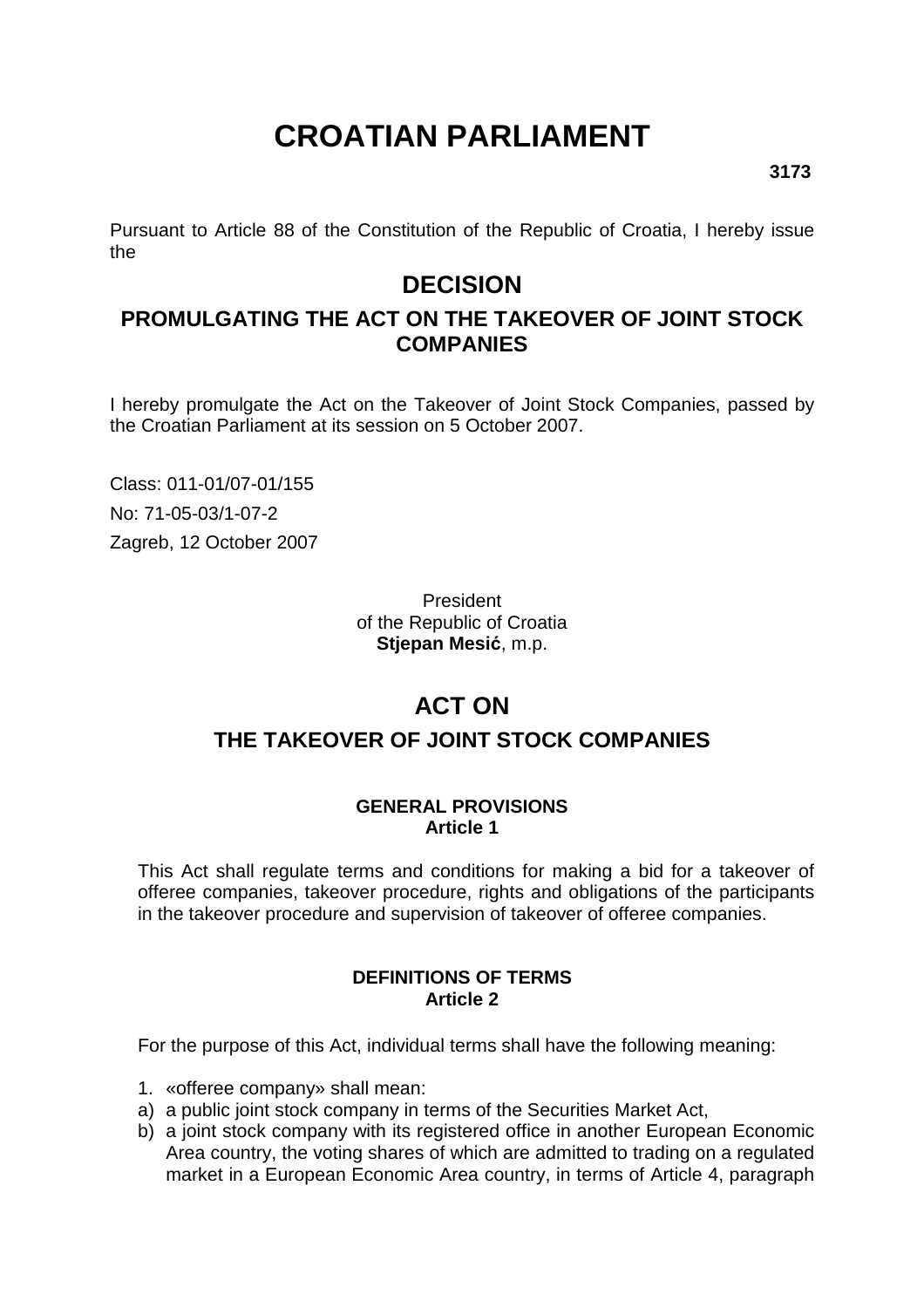1, item 14 of Directive 2004/39/EC of the European Parliament and of the Council of 21 April 2004 on markets in financial instruments amending Council Directives 85/611/EEC and 93/6/EEC and Directive 2000/12/EC of the European Parliament and of the Council and repealing Council Directive 93/22/EEC (OJ L 145, p. 1),

- 2. «takeover bid» shall mean a public offer, whether mandatory or voluntary, made to all shareholders of the offeree company to acquire all voting shares under the terms and conditions determined by this Act. The takeover bid may also simultaneously be made to acquire preference share carrying no voting rights,
- 3. «acquirer» shall mean any natural or legal person who acquires or who has acquired voting shares of the offeree company,
- 4. "offeror" shall mean any natural or legal person who is, pursuant to the provisions of this Act, obliged to disclose a takeover bid or who has announced his intention of disclosing the takeover bid,
- 5. "voting shares" shall mean all the shares of an offeree company carrying voting rights,
- 6. "depository" shall mean the central depository agency or a bank which has its registered office in the Republic of Croatia,
- 7. "the Agency" shall mean the Croatian Financial Services Supervisory Agency,
- 8. "Member States" shall mean the European Economic Area countries.

#### **GENERAL PRINCIPLES Article 3**

The participants in the takeover procedure shall comply with the following principles, in the course of the takeover procedure and in exercising their rights and obligations:

- 1. shareholders of an offeree company, who hold shares of the offeree company of the same class, and to whom the takeover bid is addressed, shall be afforded equivalent treatment in the takeover procedure,
- 2. shareholders of an offeree company, to whom the takeover bid is addressed, shall have sufficient time and information to enable them to reach a properly informed decision on the takeover bid,
- 3. the management and supervisory board of an offeree company shall act, in the course of the takeover procedure, in the best interest of an offeree company,
- 4. the offeror and the offeree company shall carry out the takeover procedure at the earliest opportunity and the offeree company must not be hindered in the conduct of its affairs for longer than is foreseen,
- 5. trading in shares of the offeror, offeree company and other companies participating in the takeover procedure must not result in the distortion of the market,
- 6. the offeror may announce the takeover bid only after ensuring that he can fulfil in full any cash consideration and any other type of consideration, as prescribed by the provisions of this Act.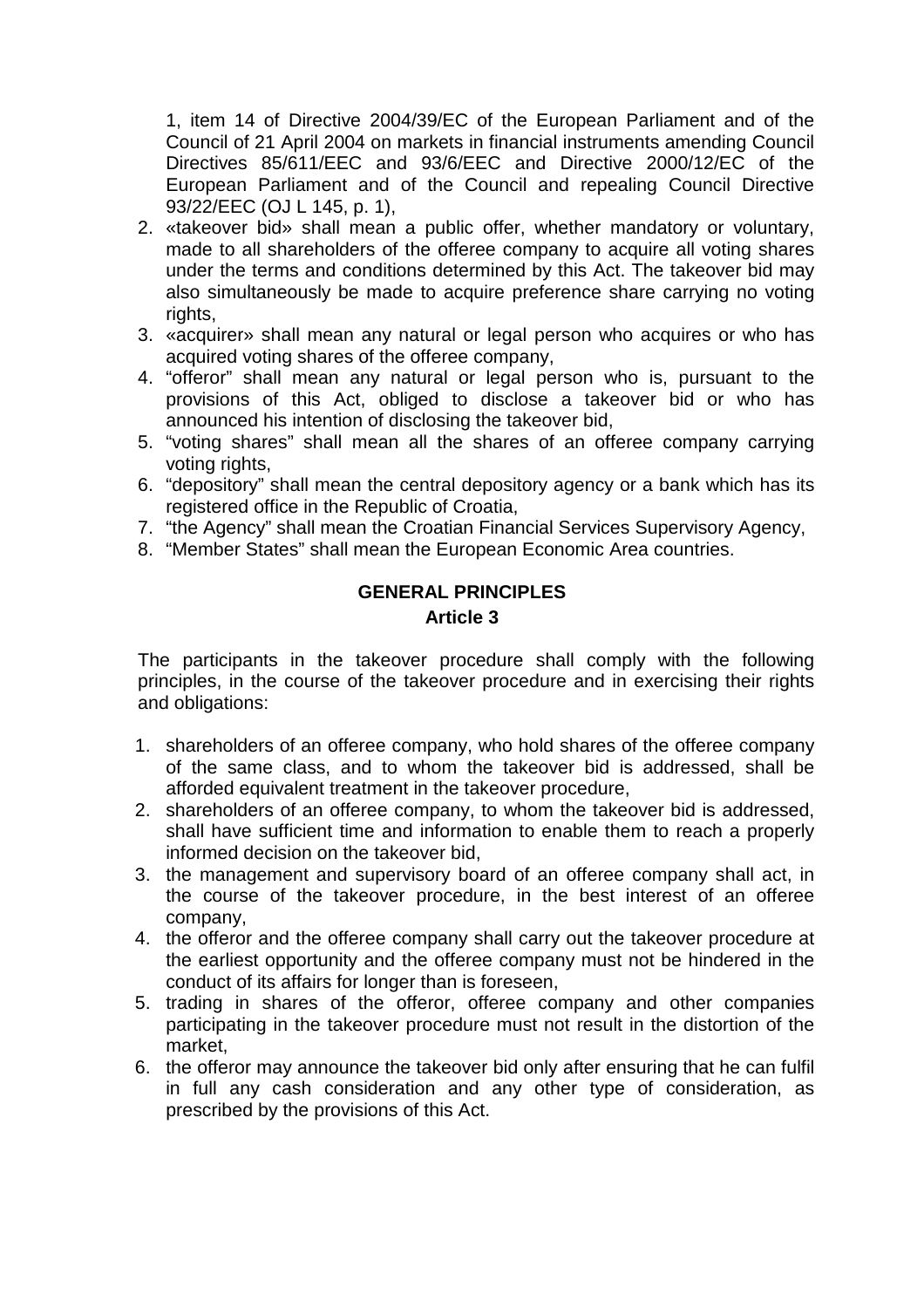#### **DISCLOSURE Article 4**

- (1) Where the disclosure requirement is prescribed by the Act, the disclosure shall be made in the Croatian language, in the Official Gazette and in a daily newspaper, regularly sold on the entire territory of the Republic of Croatia.
- (2) The disclosure requirement shall be deemed met if the publishers have received, before the expiry of a deadline, the orders for publication in the first following issue.
- (3) Notwithstanding the provision of paragraph 2 of this Article, in the case of revision of a takeover bid, competing bids and withdrawal of a takeover bid, the disclosure requirement shall be deemed already met by a publication in a newspaper, provided that the order for publication in the first following issue of another newspaper has been received.
- (4) In all cases of disclosure requirements under the provisions of this Act, a proof of publication order receipt and a proof of publication shall immediately be delivered to the Agency.
- (5) The offeror and the persons acting in concert with him, and the management and supervisory board members of an offeree company shall be prohibited from communicating with the public, apart from the disclosure requirements under the provisions of this Act.

#### **ACTING IN CONCERT Article 5**

- (1) Persons acting in concert shall be natural and/or legal persons who cooperate mutually or with the offeree company on the basis of an agreement, either express or tacit, either oral or written, aimed at acquiring voting shares, concerted exercising of voting rights or preventing other persons from carrying out the takeover bid.
- (2) The following persons shall be deemed to act in concert:
	- 1. persons connected only through circumstances related to the acquisition of shares, such as:
		- time or period in which the shares were acquired,
		- place of acquisition,
		- method of acquisition,
		- provisions of the acquisition agreement,
		- value of the acquired shares,
		- other circumstances which led to the acquisition of shares, indicating concerted acquisition or concerted intention of persons.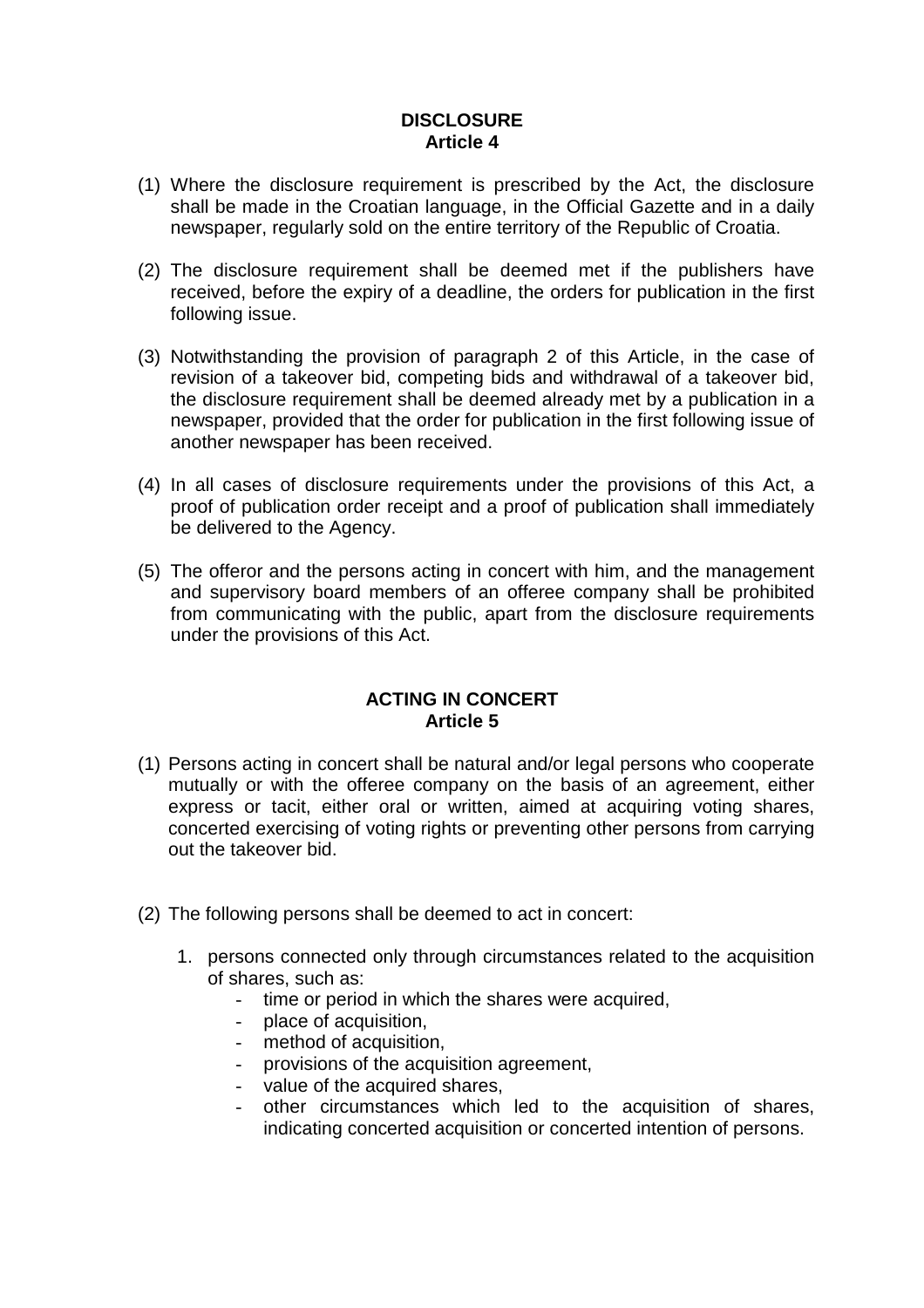- 2. management or supervisory board members of companies acting in concert,
- 3. management or supervisory board members with companies in which they are members of these bodies,
- 4. persons who proposed, at the general meeting of the offeree company, the appointment or removal from office of management or supervisory board members, or other decisions for the adoption of which a threequarter majority vote of those present at the general meeting is required, and who voted in favour of the adoption of such decisions.
- (3) Legal persons and natural and/or legal persons shall act in concert, where one of them exercises direct or indirect control over another or other legal persons.
- (4) Natural and/or legal persons shall be deemed to exercise control over a legal person in the following cases:
	- 1. if they hold, directly or indirectly, more than 25% of share in equity capital of a legal person,
	- 2. if they hold, directly or indirectly, more than 25% of voting rights at the general meeting of a legal person,
	- 3. if they have a right to manage business and financial policies of a legal person on the basis of powers granted under the articles of association or an agreement,
	- 4. if they exert, directly or indirectly, the prevailing influence on conducting business and decision-making process.
- (5) Companies shall act in concert only if they are mutually related in terms of the provisions of the Companies Act.
- (6) Natural persons shall act in concert if they are related by blood in direct line and in collateral line up to the first degree of kinship, and if they are spouses or extra-marital partners.

#### **METHOD OF ACTING IN CONCERT Article 6**

- (1) Establishment of the acting in concert relationship, pursuant to an agreement referred to in paragraph 1, Article 5 of this Act, shall be equivalent to the acquisition of voting shares.
- (2) Voting shares of the persons acting in concert with the acquirer shall be added to the voting shares of the acquirer.
- (3) Where the obligation to disclose the takeover bid has occurred as a result of the establishment of the acting in concert relationship by an agreement, referred to in paragraph 1, Article 5 of this Act, or where one of the persons acting in concert has acquired shares, which results in a takeover bid disclosure requirement, any of these persons shall be obliged to announce the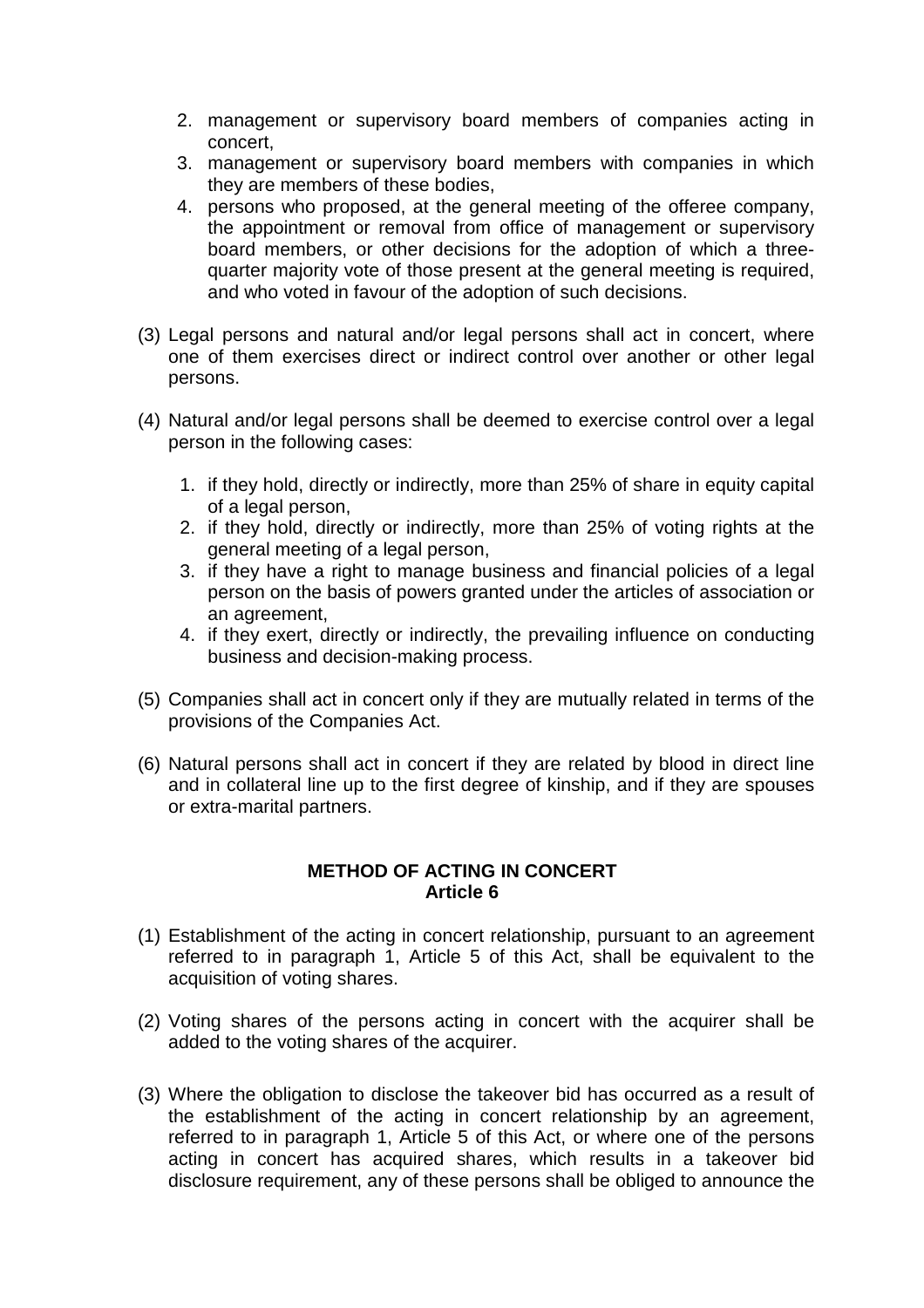takeover bid in a manner and under the conditions determined by this Act. The takeover bid disclosure requirement shall be deemed met, if the takeover bid is announced by any of the persons acting in concert.

(4) In the case referred to in paragraph 3 of this Article, the offeree company may not be the offeror.

#### **Article 7**

Persons acting in concert shall be jointly and severally liable for the fulfilment of all the obligations prescribed by this Act.

#### **CALCULATION OF THE NUMBER AND PERCENTAGE OF VOTING RIGHTS Article 8**

- (1) For the purpose of this Act, when calculating the number of voting shares of the offeree company, held by the offeror and the persons acting in concert with him, the following voting shares of the offeree company shall be taken into account:
	- 1. those acquired by these persons,
	- 2. those transferred by these persons to a third party as a collateral, unless that party is authorised to exercise the voting right arising from these shares independently of the instructions of these persons,
	- 3. those with respect to which these persons have a right of usufruct,
	- 4. those that can be acquired by the offeror by virtue of an expression of will, e.g. call option,
	- 5. those entrusted to these persons, if they may exercise independently the voting rights arising from those shares, according to their own judgement, without a special instruction of the shareholders.
- (2) For the purpose of this Act, the percentage of voting shares of the offeree company shall be calculated relative to all the shares of the offeree company issued with a voting right, including own shares of the offeree company and shares with respect to which exercising of voting rights is prohibited or restricted by law or a legal transaction.
- (3) For the purpose of item 1, paragraph 1 of this Article, the offeror and the persons acting in concert with him shall be deemed to have acquired voting shares when they have already concluded a legal transaction or upon the occurrence of another legal basis for the transfer of shares, regardless of the transfer of shares and registration with the depository or share register of the offeree company and regardless of the fact that a legal transaction has been concluded under a suspensive condition. The offeror and the persons acting in concert with him shall be deemed, under the same conditions, to have acquired voting shares, even where, instead of shares, they have acquired receipts representing ownership of a certain number of shares of the offeree company and traded on the stock exchange, e.g. global depository receipts.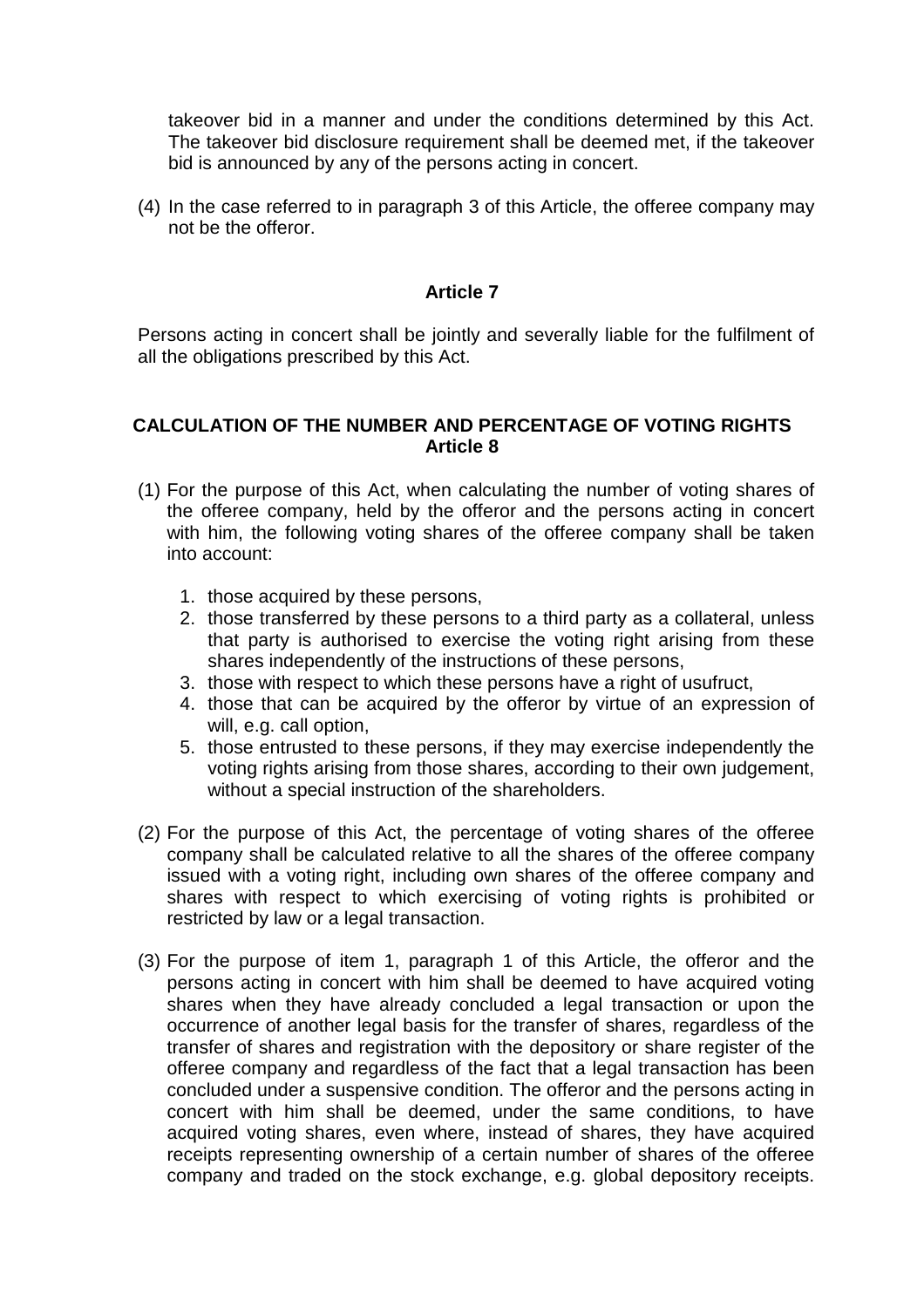When acquiring these receipts, the provision of item 4, paragraph 1 of this Article shall apply as appropriately.

#### **MANDATORY TAKEOVER BID Article 9**

- (1) Natural or legal persons shall be obliged to announce a takeover bid, where they have, directly or indirectly, independently or acting in concert, acquired voting shares of the offeree company, which, together with the shares they already possess, exceed a threshold of 25% of voting shares of the offeree company (control threshold).
- (2) After they have exceeded a control threshold and announced a takeover bid, natural or legal persons shall be obliged to disclose a takeover bid, where they have increased, independently or acting in concert, through a direct or indirect acquisition of voting shares of the offeree company, the percentage of voting rights by more than 10% (additional threshold).
- (3) Notwithstanding the provision of paragraph 2 of this Article, a takeover bid shall also be announced by natural or legal persons, who have increased. after the takeover bid, independently or acting in concert, through a direct or indirect acquisition of voting shares of the offeree company, the percentage of voting shares by less than 10%, if as a result of this acquisition, a threshold of 75% of voting rights is exceeded (final threshold).
- (4) In the case of a further acquisition of voting shares of the offeree company, the takeover bid need not be announced by a natural or legal person who 1. has announced a takeover bid pursuant to the provision of paragraph 2 of

this Article,

2. has acquired, after the takeover bid has been announced pursuant to the provision of paragraph 1 and/or 2 of this Article, a minimum of 75% of voting rights.

3. has announced a takeover bid pursuant to the provision of Article 14, paragraph 3 of this Act.

- (5) A natural or legal person for whom, pursuant to the provisions of this Article, an obligation has been incurred to announce the takeover bid, shall be obliged to notify immediately the Agency, offeree company, the stock exchange and the regulated public market on which shares of the offeree company are admitted to trading of the obligation incurred, and shall publish the same with no delay.
- (6) Indirect acquisition of voting shares, for the purpose of this Article, shall imply acquisition of control, in terms of paragraph 4, Article 5 of this Act.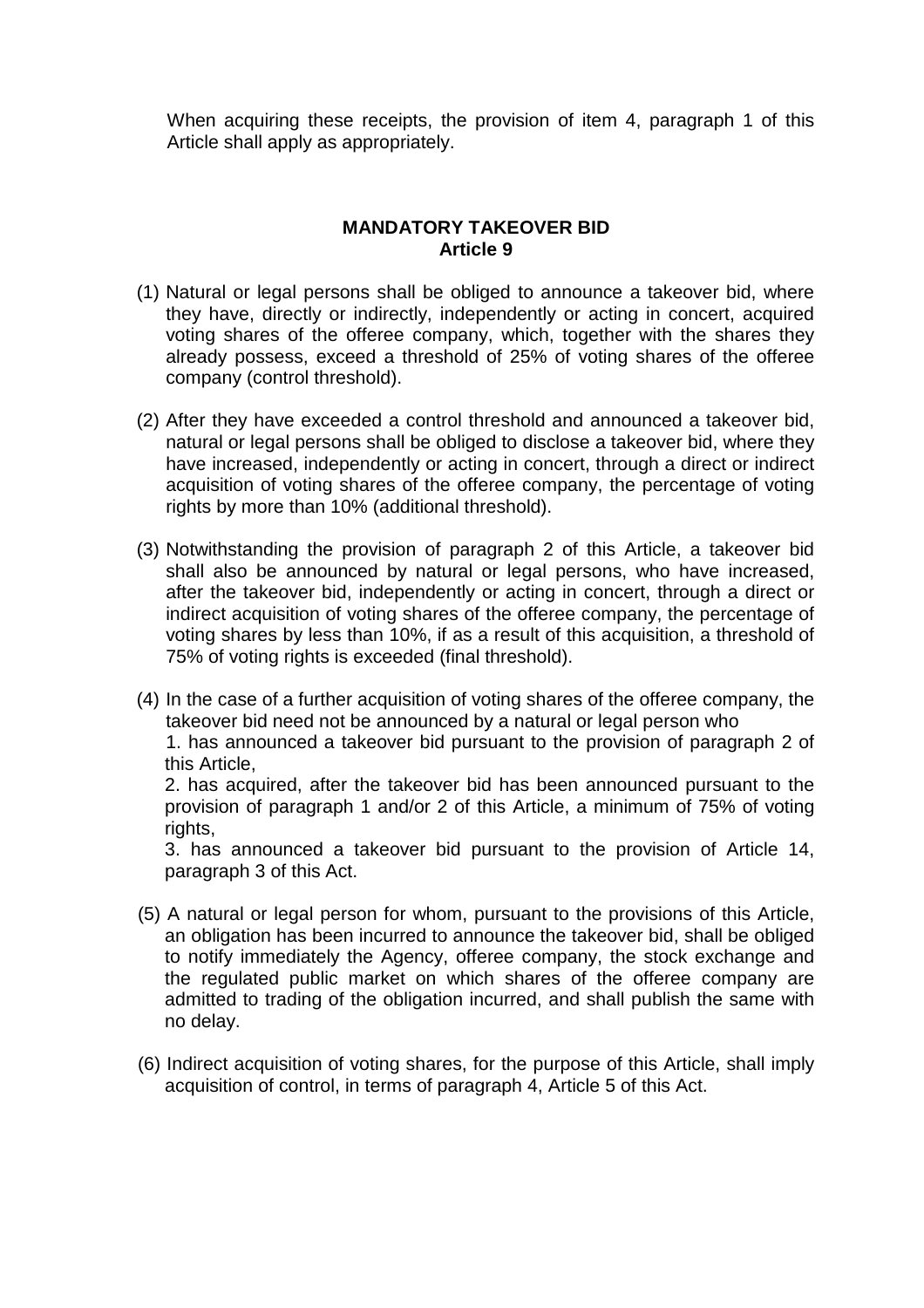#### **VOLUNTARY TAKEOVER BID Article 10**

- (1) A person who is not obliged to announce a takeover bid, in accordance with the provisions of this Act, and who intends to perform a takeover, may announce the takeover bid only under the conditions and in the manner determined by this Act.
- (2) In the case referred to in paragraph 1 of this Article, a person who intends to perform a takeover shall be obliged to notify immediately the Agency, offeree company, the stock exchange and the regulated public market on which shares of the offeree company are admitted to trading of the intention to announce a takeover bid, and shall publish the same with no delay.
- (3) Upon the publication of the notification referred to in paragraph 2 of this Article, the obligation to announce a takeover bid shall be incurred for the person who intends to perform a takeover, under the conditions and in the manner determined by this Act.
- (4) The obligation to announce a takeover bid shall also be incurred where an offeror has published a notification which does not contain the particulars referred to in items 1, 2, 3 and 4, paragraph 1, Article 22 of this Act and/or has published it in some other manner, and the published notification indicates that the offeror intends, independently or acting in concert, to perform a takeover of the offeree company.
- (5) In the case of competing bids, any acquisition of voting shares of the offeree company by the prospective competing offeror shall be null and void as of the time of announcement of the takeover intention by the first offeror.

#### **NOTIFICATION OF THE ANNOUNCEMENT OF A TAKEOVER BID Article 11**

- (1) Notifications referred to in paragraph 5, Article 9 and paragraph 2, Article 10 of this Act shall contain the particulars referred to in items 1, 2, 3 and 4, paragraph 1, Article 22 of this Act, as well as the offeror's statement that he shall announce a takeover bid within the time limit prescribed by the Act.
- (2) The management of the stock exchange and the regulated public market on which shares of the offeree company are admitted to trading may use the received notifications, referred to in paragraph 1 of this Article, prior to the announcement, only for the purpose of deciding whether the trading in the shares of the offeree company should be suspended.
- (3) The offeree company shall immediately notify the Agency of the receipt and the content of the received notification, referred to in paragraph 1 of this Article, and of all the procedures or negotiations with the offeror or the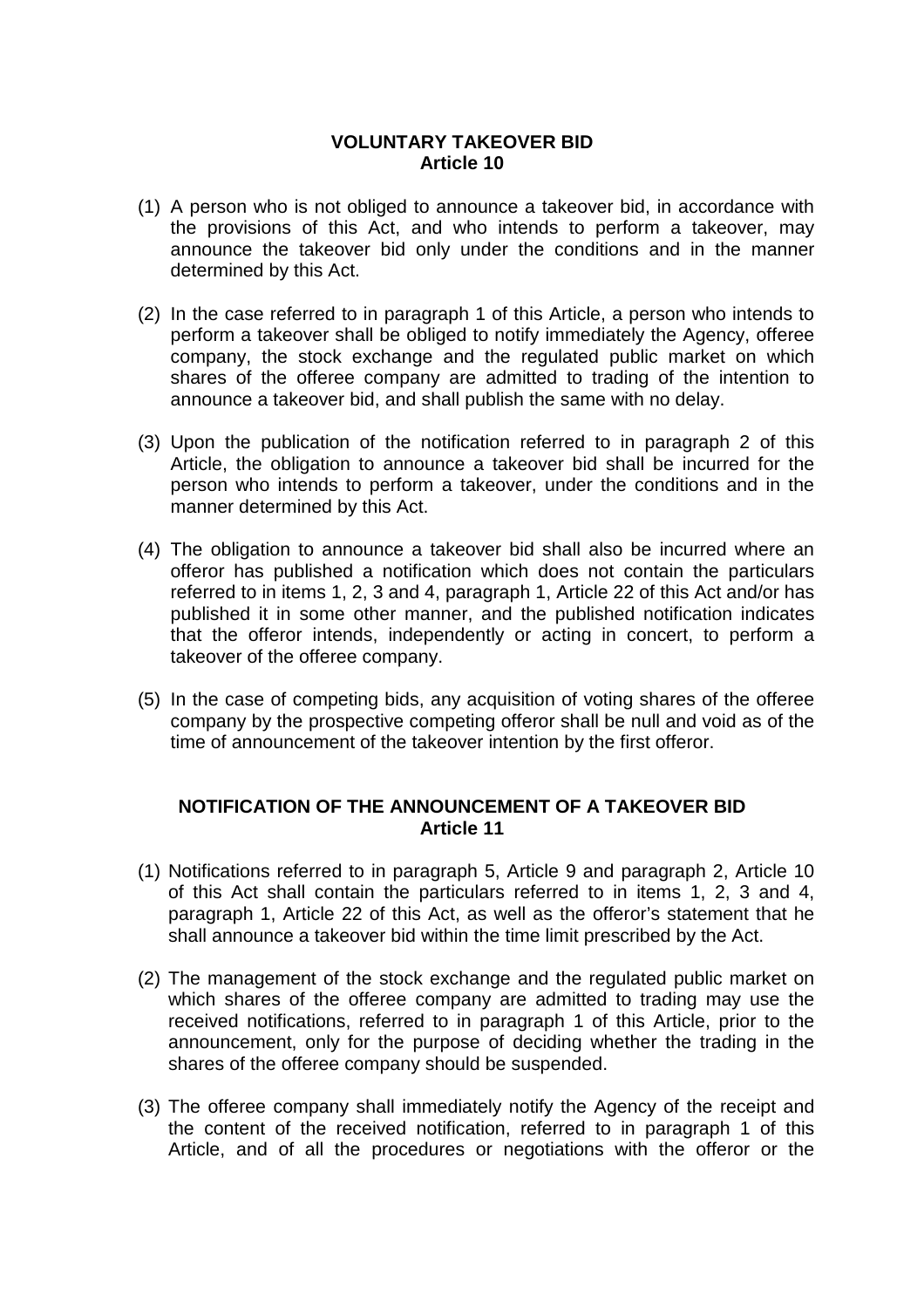persons acting in concert with him, or of the fact that such procedures or negotiations are not underway.

(4) The offeree company shall immediately notify the representatives of the employees, or where there are no such representatives, the employees themselves, of the content of the received notification, referred to in paragraph 1 of this Article.

#### **STATEMENT OF THE INTENTION TO ANNOUNCE A TAKEOVER BID Article 12**

- (1) The Agency may require from a natural and/or legal person an explicit statement of takeover intention, if the capital market situation indicates a possible takeover, and especially when:
	- 1. the circumstances indicate the existence of a takeover agreement, or
	- 2. the trading volume and share price of the offeree company on the stock exchange or on the regulated public market have been changed significantly, or
	- 3. a natural and/or legal person has expressed the intention to perform a takeover in some other manner, e.g. by public communication.
- (2) The statement, referred to in paragraph 1 of this Article, shall be delivered by the natural and/or legal person to the Agency with no delay.
- (3) In the case referred to in paragraph 1 of this Article, the Agency may require from the offeree company an explicit statement of whether it is acquainted with the takeover intention, which the latter shall immediately deliver to the Agency.
- (4) Upon the Agency's request, a natural and/or legal person and an offeree company shall be obliged to announce and deliver to the stock exchange and to the regulated public market on which shares of the offeree company are admitted to trading the statement which they have delivered to the Agency.

#### **PROHIBITION AGAINST CIRCUMVENTING THE TAKEOVER PROCEDURE AND EXCLUSION OF VOTING RIGHTS Article 13**

- (1) A bid or a general bid made to the shareholders of the offeree company with a view to acquire the shares carrying voting rights shall not be permitted if such acquisition creates the obligation to announce a takeover bid.
- (2) A public or any other invitation to bid addressed to the shareholders of the offeree company with a view to acquire the shares carrying voting rights shall not be permitted if such acquisition creates the obligation to announce a takeover bid.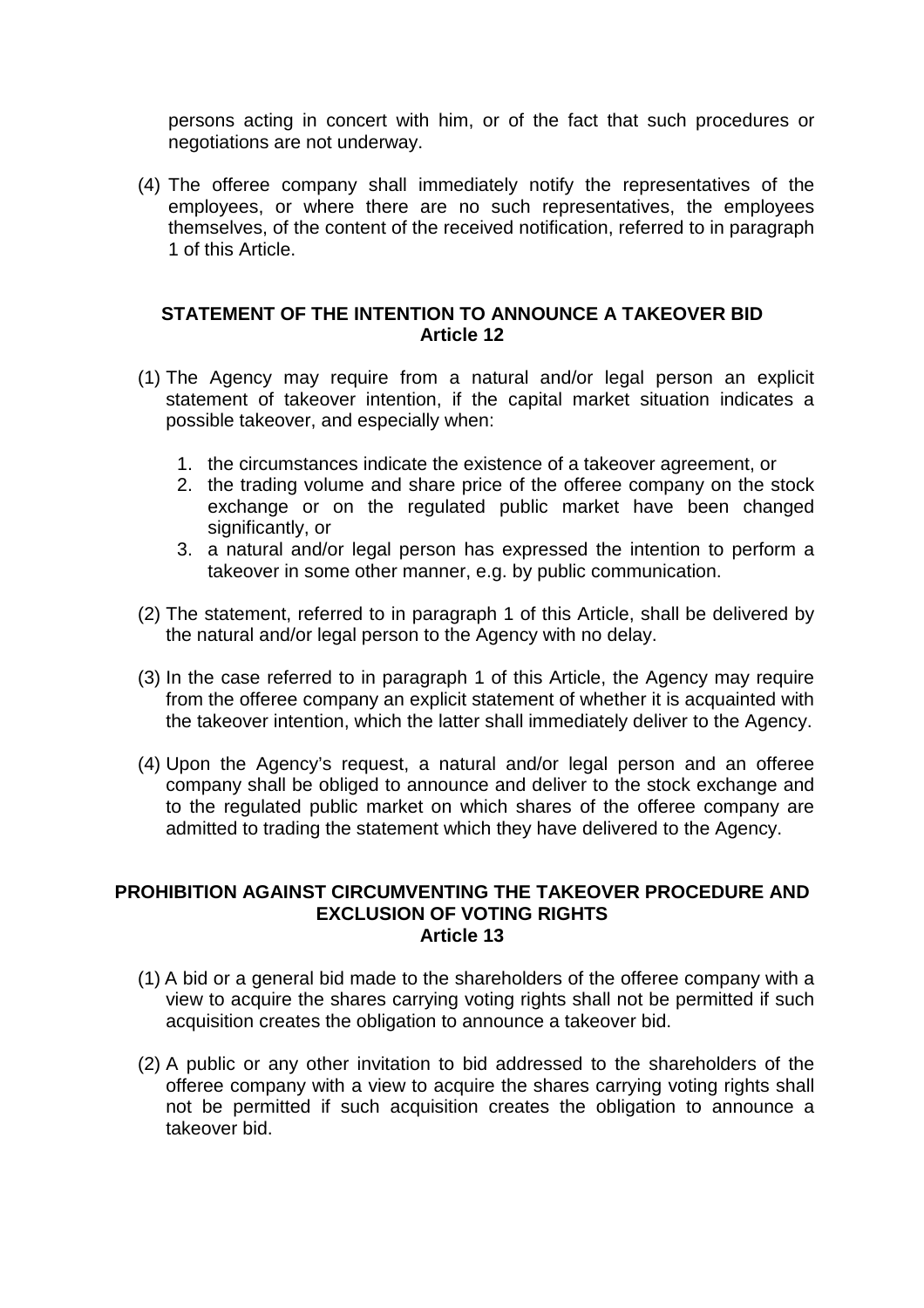- (3) The offeror and persons acting in concert with the offeror may not exercise the voting rights attached to all the acquired shares of the offeree company in the following cases:
	- 1. where, after the obligation to announce a takeover bid has been created, they have failed, within the legally prescribed time limit, to submit an application for the approval of the announcement of the takeover bid, as of the date of such failure until the date of meeting this obligation,
	- 2. where the Agency has rejected or dismissed the application for the approval of the announcement of the takeover bid, as of the date of finality of the decision rejecting or dismissing the same application until the date of finality of the decision by virtue of which the Agency approves the announcement of the takeover bid,
	- 3. where they have failed, after the Agency has approved the announcement of the takeover bid, to announce the same within the legally prescribed time limit, as of the date of such failure until the date of meeting this obligation.

#### **EXEMPTIONS FROM THE OBLIGATION TO ANNOUNCE A TAKEOVER BID Article 14**

(1) The acquirer shall not be obliged to announce a takeover bid if:

- 1. he acquires the shares of the offeree company by inheritance,
- 2. he acquires the shares of the offeree company by a division of marital property,
- 3. he acquires the shares of the offeree company in the equity capital increase procedure, by issuing shares, and the general meeting of the offeree company, at which the decision is adopted on the increase in equity capital, has approved that the acquirer may acquire voting shares of the offeree company without the obligation to announce a takeover bid, if such acquisition of voting shares would create an obligation for an acquirer to announce a takeover bid,
- 4. he acquires the shares of the offeree company which is a bankruptcy debtor in the bankruptcy proceedings,
- 5. he acquires the shares of the offeree company through a merger of companies, but exclusively in the case where only one of the companies involved in such merger holds the shares of the offeree company,
- 6. he acquires the shares of the offeree company through a change of the company's legal form,
- 7. a legal person acquires the shares of the offeree company from another legal person whose members or shareholders are, either directly or indirectly, the same persons, or if it acquires the shares through a transfer due to a restructuring within the group,
- 8. he acquires the shares of the offeree company in exchange for the dividend payments and the general meeting of he offeree company has approved that the acquirer may acquire voting shares of the offeree company without the obligation to announce a takeover bid, if such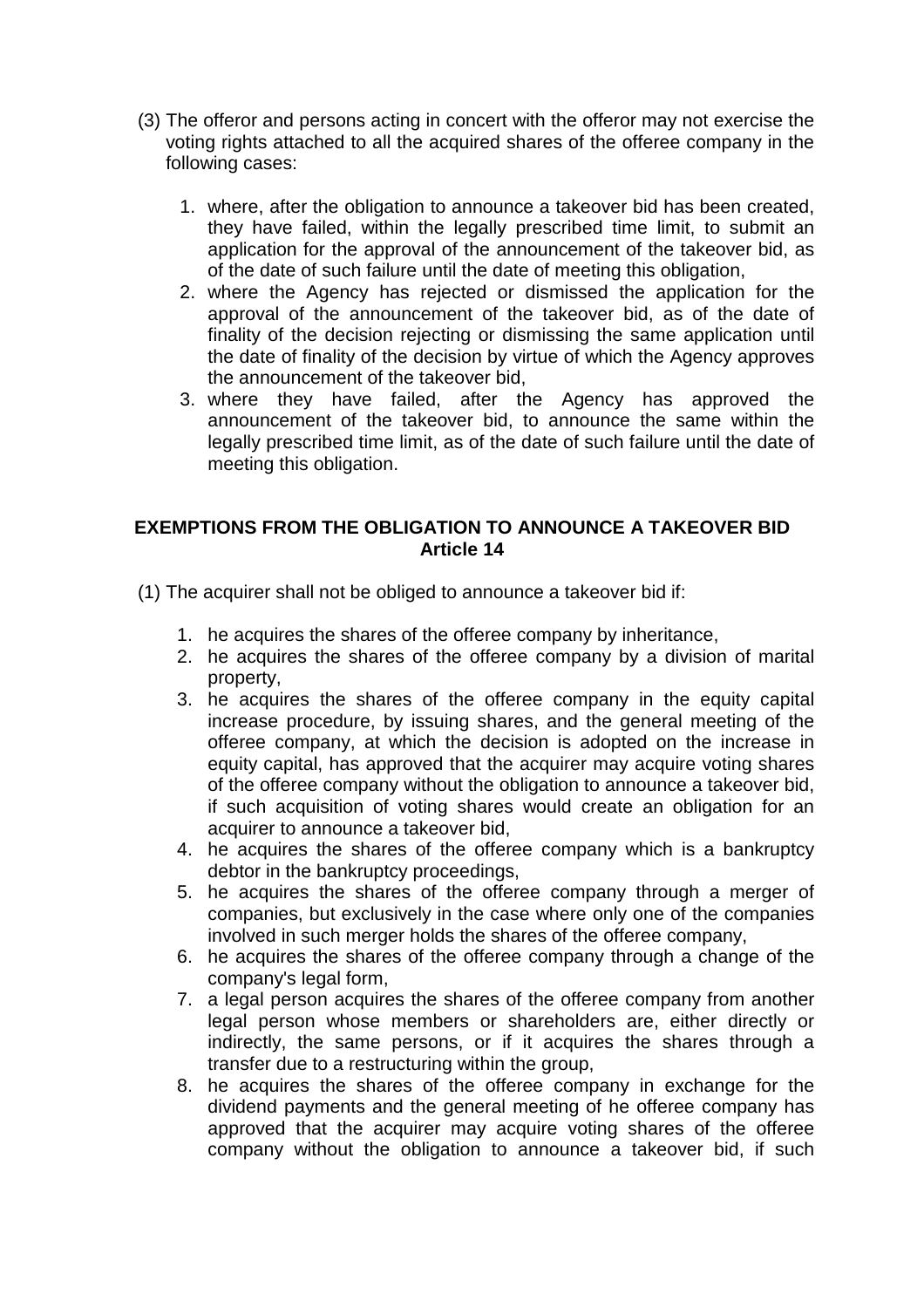acquisition of voting shares would create an obligation for the acquirer to announce a takeover bid,

- 9. following the completion of the takeover bid, he acquires the shares of the offeree company through a transfer between persons who acted in concert in the takeover bid,
- 10. by the acquisition of shares of the offeree company, he holds a percentage of voting shares equal to or less than the percentage of voting shares held by another shareholder of the offeree company, who has announced a takeover bid,
- 11. as a credit institution, it disposes of the shares, within 6 months from the date when it became a rightful owner of the shares it acquired as a fiduciary creditor,
- 12. as creditors, they acquire shares of the companies undergoing rehabilitation, in accordance with the Act on Rehabilitation of Certain Types of Companies,
- 13. this is prescribed by a special regulation.
- (2) The approval, referred to in items 3 and 8, paragraph 1 of this Article, shall be granted by the general meeting of the offeree company by a three-quarter majority of the votes present at the general meeting, excluding the votes of the acquirer and the persons acting in concert with the acquirer.
- (3) The persons, referred to in paragraph 1 of this Article, who are exempt form the obligation to announce a takeover bid shall be obliged, in the case of a further acquisition of shares of the offeree company, to announce the takeover bid in a manner and under the conditions determined by this Act.
- (4) The Republic of Croatia, the Croatian Privatisation Fund and the State Agency for Deposit Insurance and Bank Rehabilitation, as acquirers of the voting shares, shall not be obliged to announce a takeover bid if they notify, within 14 days after the obligation to announce a takeover bid has been created, the Agency and the offeree company of their intention to dispose of the shares in excess of the 25% threshold, provided that they dispose of such excess shares within 6 months.
- (5) Where the Croatian Privatisation Fund acquires shares of the offeree company, in accordance with the Privatisation Act, independently or acting in concert, it shall not be obliged to announce a takeover bid.

#### **INSPECTION OF THE DEPOSITORY OR SHARE REGISTER Article 15**

When the offeror's obligation to announce a takeover bid has been created, the offeree company or the central depository agency shall, upon the offeror's request, provide for the inspection of the information concerning shareholders and shares of the offeree company, contained in the depository facility or in the share register.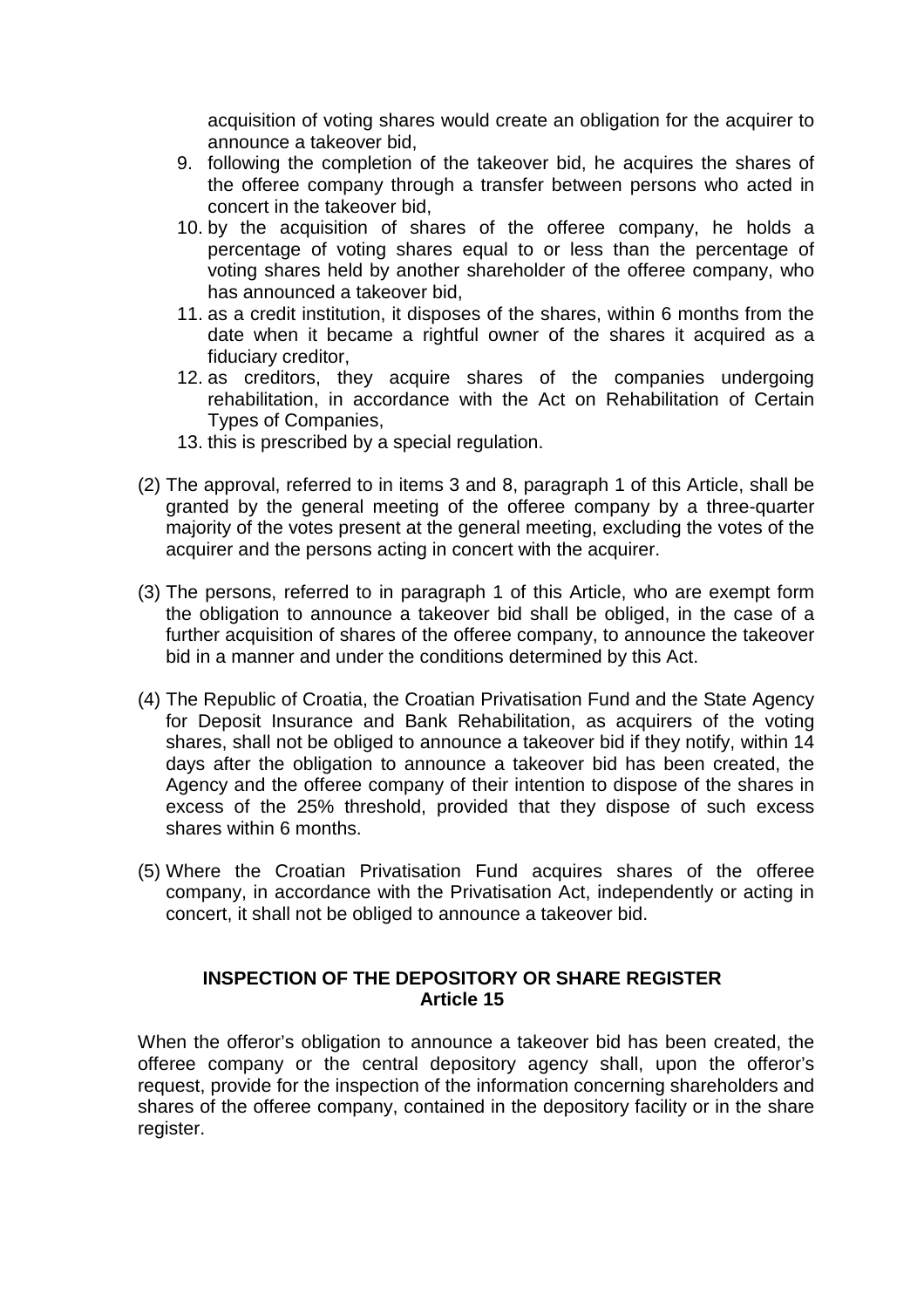#### **PRICE IN THE TAKEOVER BID Article 16**

- (1) The offeror and the persons acting in concert with the offeror shall offer equal price, i.e. equal number of substitute shares, for all the shares of the same class.
- (2) The price in the takeover bid may not be lower than the highest price at which the offeror and the persons acting in concert with him have acquired the voting shares in the period of one year before the obligation was created.
- (3) If the average price of shares realised on the stock exchanges and regulated public markets is higher than the price referred to in paragraph 2 of this Article, the offeror shall offer a higher price, calculating the average price for every individual stock exchange or regulated public market, as a weighted average of all the prices realised on the stock exchange or regulated public market in the course of three months before the obligation to announce a takeover bid was created.
- (4) If the offeror and the persons acting in concert with the offeror have not acquired voting shares in the period of one year before the creation of the obligation, the price in the bid may not be lower than the average price realised on the stock exchanges or regulated public markets.
- (5) If the offeror and/or a person acting in concert with the offeror, contrary to the provision of Article 40 of this Act, acquires or disposes of the shares of the offeree company at a price higher than the price referred to in paragraphs 2, 3 and 4 of this Article, he shall be obliged to offer a higher price in the takeover bid.
- (6) If the offeror fails to submit the application for the approval of the announcement of a takeover bid within the time limit, referred to in paragraph 1, Article 24 of this Act, the average price, referred to in paragraph 3 of this Article, shall be calculated as a weighted average of all the prices realised on the stock exchange or regulated public market for each following quarter separately, starting from the quarter preceding the date the obligation to announce the takeover bid was created until the date of submitting the application, and the offeror shall be obliged to offer in the takeover bid at least the highest average quarterly price calculated for the aforementioned period, if this price is higher than the price referred to in paragraph 2 of this Article.
- (7) If the offeror or the person acting in concert with the offeror acquires the shares of the offeree company which were subject to a bid, within one year following the date of expiry of the period for acceptance of the bid, at a price higher than the one in the bid, he shall be obliged to compensate to the shareholders who have accepted the takeover bid for the price difference within 7 days form the acquisition date.
- (8) The obligation referred to in paragraph 7 of this Article shall not relate to acquisitions of shares in the case of status changes or increase in equity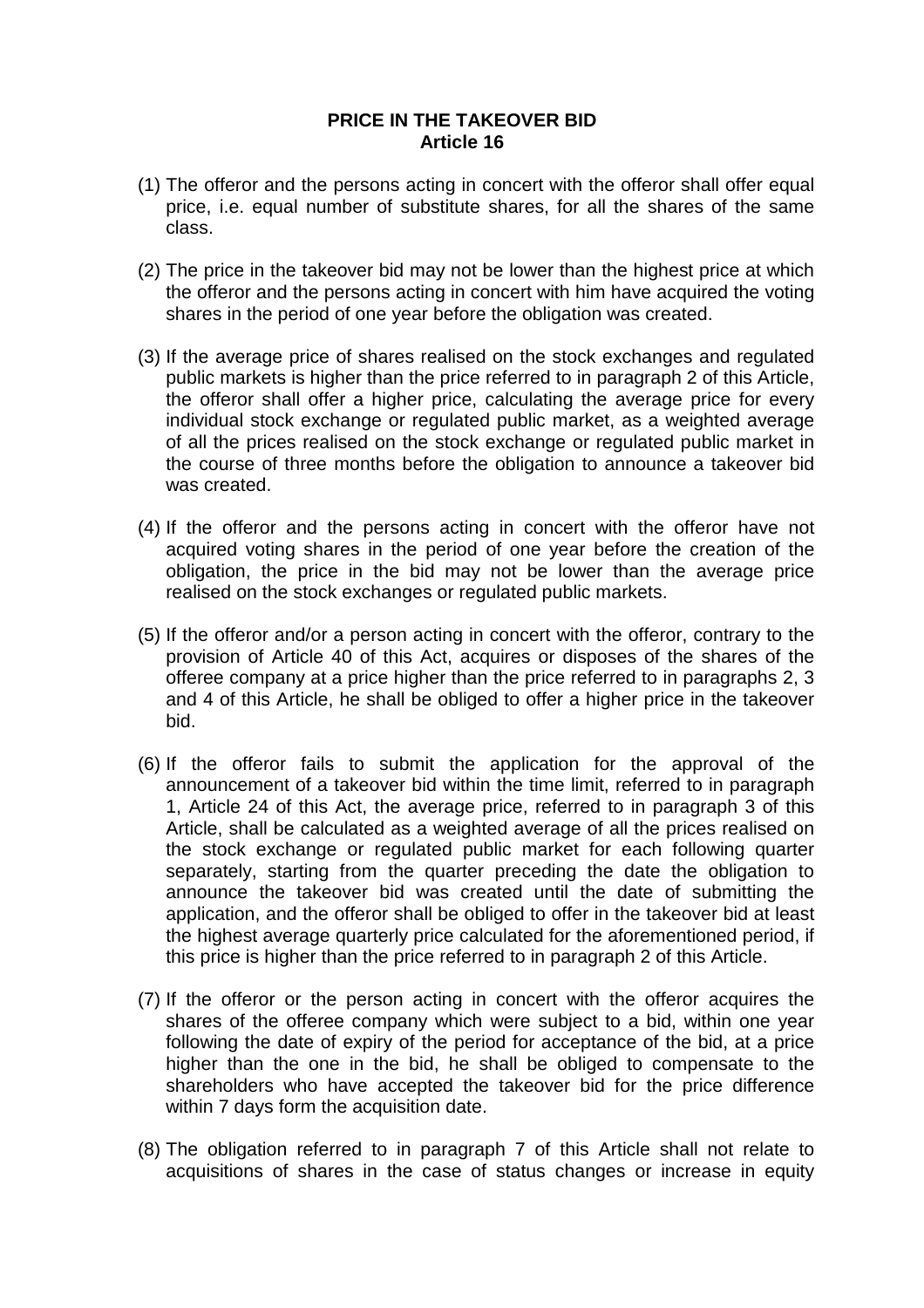capital of the offeree company or acquisition of shares of the offeree company in exchange for the dividend payment.

#### **CONSIDERATION IN THE TAKEOVER BID Article 17**

- (1) The offeror may offer the following as a consideration for a takeover of shares subject to a takeover bid:
	- cash (cash consideration),
	- substitute shares (substitute consideration),
	- combination of cash and substitute shares, in which case the offeror may freely determine the ratio between cash and substitute shares (combined consideration).
- (2) Where an offeror offers a substitute or combined consideration for a takeover of shares that are subject to a takeover bid, he shall offer a cash consideration as an alternative.
- (3) The substitute shares shall at least be included in the same listing or listing of the equal degree of transparency as the shares subject to a takeover bid, they shall be of the same type and class as the shares subject to a takeover bid and they may not be encumbered.
- (4) The Agency shall prescribe by an ordinance the conditions under which an offeror may offer in a takeover bid a substitute or combined consideration.

#### **SECURING THE CONSIDERATION Article 18**

- (1) Prior to submitting the application for the approval of the announcement of a takeover bid, an offeror shall secure the consideration for a takeover of all the shares that are subject to a takeover bid.
- (2) The provision of paragraph 1 of this Article shall apply in the case of adjusting the price in the bid upwards, as appropriately.

#### **Article 19**

(1) For the purpose of securing a cash consideration, the offeror shall allocate the cash required for payment of all the shares subject to a takeover bid to a separate account held with the depository and/or shall deliver to the depository an irrevocable first-demand bank guarantee, issued in favour of the persons who will deposit their shares in the takeover bid, for the amount required for payment of all the shares subject to a takeover bid.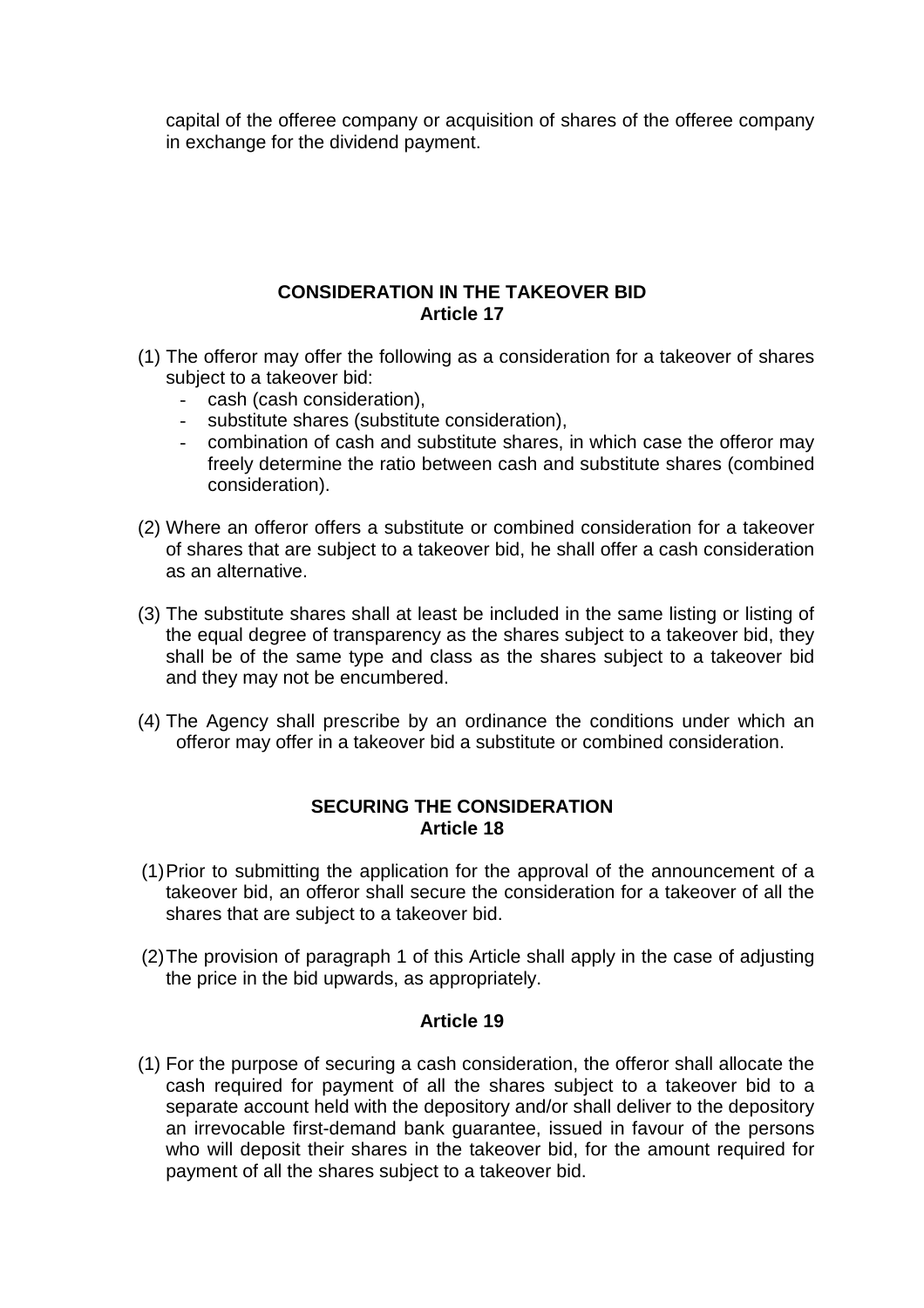- (2) The validity period of the bank guarantee may not be less than 15 days following the last day of the time limit for payment of shares, referred to in paragraph 2, Article 37 of this Act.
- (3) The offeror, the person acting in concert with the offeror and the offeree company may not issue a bank guarantee, referred to in paragraph 1 of this Article.
- (4) The offeror may not dispose of the cash consideration which was allocated to the separate account with the depository, for the purpose of securing the payment of the deposited shares, except for the payment of deposited shares.
- (5) The Agency may prescribe additional conditions which a bank issuing the guarantee, referred to in paragraph 1 of this Article, must fulfil, as well as the content of the agreement on the bank guarantee.

For the purpose of securing a substitute or combined consideration, an offeror shall be obliged to deposit substitute shares in a separate account with the depository.

#### **SHARE DEPOSIT AGREEMENT Article 21**

- (1) Prior to submitting the application for the approval of the announcement of a takeover bid, an offeror shall conclude an agreement with the depository on depositing of shares that are subject to a takeover bid.
- (2) If, in a legal transaction, shares that are subject to a takeover bid are held in the electronic form with the central depository agency, the central depository agency shall be a depository.
- (3) If shares that are subject to a takeover bid do not exist in the electronic form with the central depository agency, the offeror shall conclude an agreement on share deposit with a bank which has its registered office in the Republic of Croatia, where a bank shall accept all the prescribed obligations and responsibilities of a depository towards an offeror and all the shareholders depositing their shares, so that the shareholder, based on such an agreement, may file a claim for damage compensation with the bank.
- (4) The offeror and the depository shall be jointly are severally liable for the damage suffered by a shareholder in relation to the share depositing.
- (5) When concluding an agreement, referred to in paragraph 1 of this Article, the offeror shall provide the depository with all the information required for preparing and performing share depositing.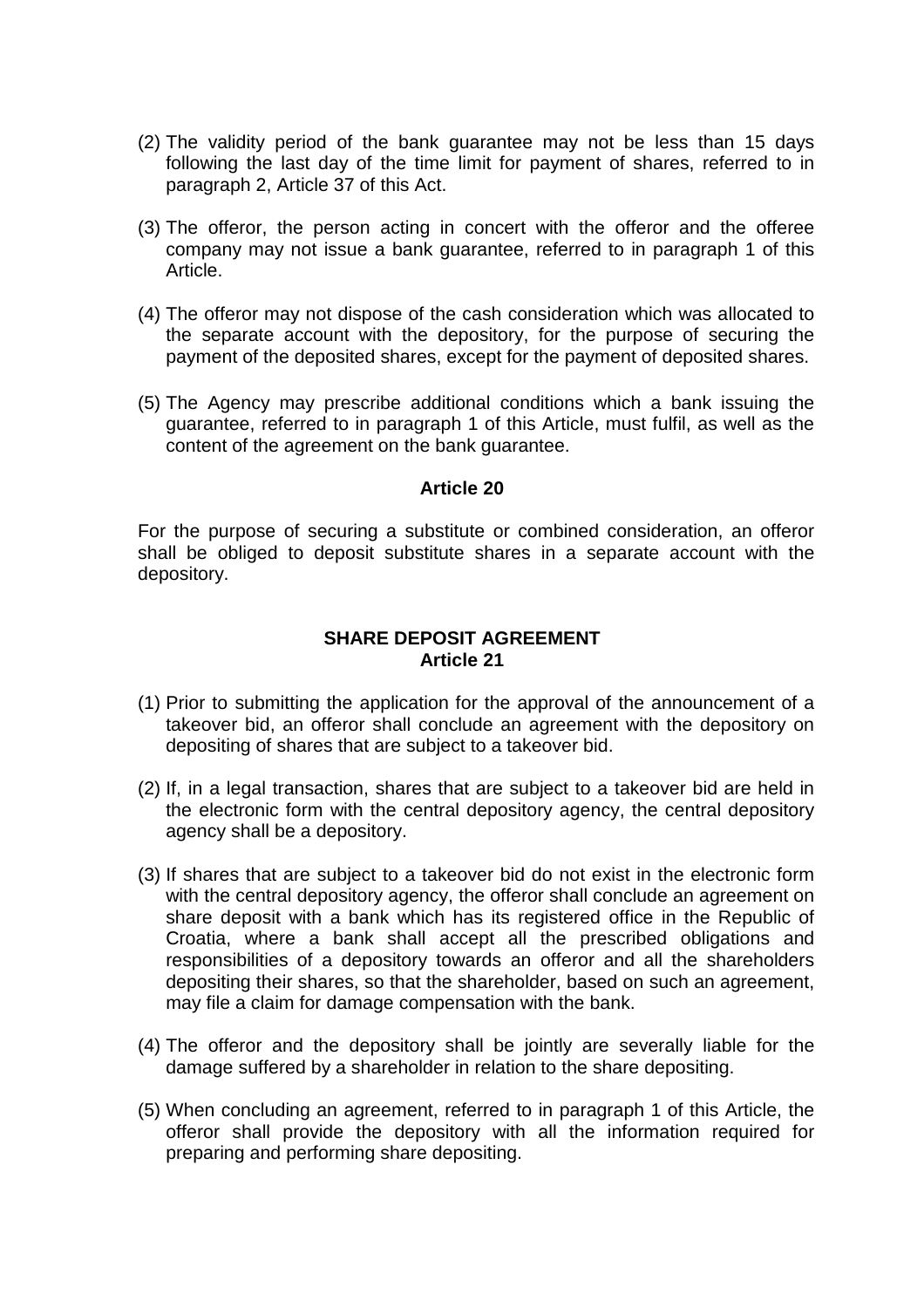#### **MANDATORY CONTENT OF A TAKEOVER BID Article 22**

- (1) A takeover bid shall contain all the information necessary to enable the shareholders to reach a decision on the acceptance of the bid, and in particular:
	- 1. name, registered office and business address of the offeree company, the amount of subscribed equity capital, and data concerning the type, class and number of shares (in the absolute and relative amount) constituting equity capital of the offeree company,
	- 2. name, legal form, registered office and business address, or first and last name and address of the offeror,
	- 3. name, legal form, registered office and business address, or first and last name and address of the persons acting in concert with the offeror, as well as a description of their joint activities,
	- 4. data on the type, class and number (in the absolute and relative amount) of shares and votes of the offeree company, held by the offeror and persons acting in concert with him,
	- 5. data on the type and class of shares that are subject to a takeover bid,
	- 6. percentage of shares, representing the condition referred to in paragraph 2, item 2, Article 23 of this Act, if the takeover bid is subject to conditions,
	- 7. an unambiguous statement that the bid has been made to all shareholders of the offeree company for the acquisition of all the shares that are subject to a bid, under the prescribed and disclosed conditions,
	- 8. the price per share that the offeror undertakes to pay and the method of determining the price,
	- 9. where a bid includes a substitute or combined consideration, data on the substitute shares and rights attached to them, price of substitute shares, terms and conditions for substitution and on the issuer of substitute shares,
	- 10. source and method of securing consideration for payment of shares that are subject to a takeover bid,
	- 11. deadline for payment,
	- 12. period for acceptance of a bid,
	- 13. name, registered office and business address of a depository,
	- 14. instructions on the method and effects of share depositing and other rights and obligations of shareholders depositing shares, and particularly on the right of shareholders to withdraw the shares from the depository facility and waive the acceptance of the takeover bid,
	- 15. the offeror's intention with regard to the future business of the offeree company and, in so far as it is affected by the takeover bid, the offeror company; the offeror's strategic plans for the offeree company and possible repercussions of the implementation of these plans on the employment policy and the labour law status of employees of the offeree company and offeror company, as well as on possible changes in the locations of the offeree and offeror companies' places of business; the offeror's intention with regard to the management board of the offeree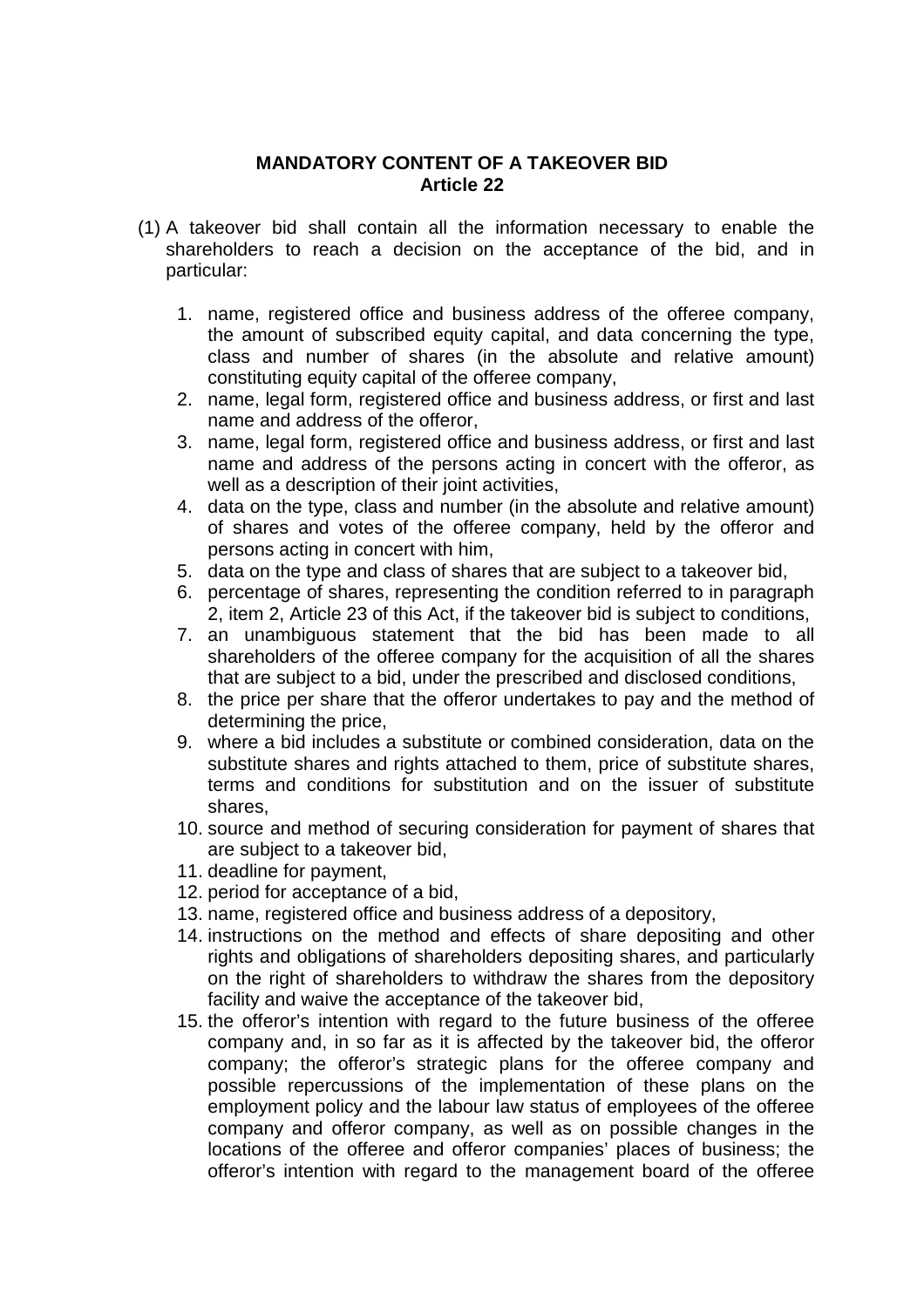company and particulars of cash and non-cash consideration and other benefits granted or likely to be granted to the members of management and supervisory board of the offeree company,

- 16. the amount of indemnification for restrictions and/or abolishing of shareholders' rights as a consequence of the restriction rules, referred to in Article 44 of this Act, if the same is applicable, and particulars of the mode of payment and the method used to determine indemnification,
- 17. indication of the country whose law shall be applicable to the contractual relations between the offeror and the persons who have accepted the takeover bid and the indication of the competent court,
- 18. other terms and conditions of the takeover bid, determined by the regulations adopted pursuant to this Act.
- (2) The Agency may request from the offeror to supplement the data contained in the takeover bid.
- (3) The original of the following documents or a copy certified by a notary public shall be enclosed with the takeover bid, which the offeror delivers to the Agency:
	- 1. documents on the legal transactions on the basis of which the offeror and persons acting in concert with him have acquired shares of the offeree company in a period of one year prior to the creation of the obligation to announce a takeover bid, and in the case of acquisition and disposal of shares contrary to the provision of Article 40 of this Act, the documents on these legal transactions as well,
	- 2. statement of the offeror and of the persons acting in concert with the offeror that, in addition to the legal transactions referred to in item 1 of this paragraph, they have not concluded any other legal transactions aimed at the acquisition of shares of the offeree company,
	- 3. depository's receipt of the secured consideration for a takeover of all the shares subject to a takeover bid,
	- 4. stock exchange or regulated public market receipt, issued at the request of the offeror, of the average price, referred to in paragraphs 3 and 6, Article 16 of this Act,
	- 5. agreement on share deposit concluded with a depository,
	- 6. prior approval of the Croatian National Bank, if bank shares are the subject of a takeover, i.e. prior approval of another competent institution in other cases, as provided for by the law,
	- 7. court register certificates, or certificates issued by another appropriate register, indicating the legal form, registered office, business address, list of persons authorised for representation, issued no later than 30 days prior to the submission of the application, translated into the Croatian language by a certified court interpreter, if the offeror and the person acting in concert with him is a legal persons with a registered office abroad,
	- 8. statement appointing a proxy (name, registered office, business address, i.e. first and last name and address) for receiving documents in the Republic of Croatia, if a legal or natural person has a registered office, temporary residence or permanent residence abroad,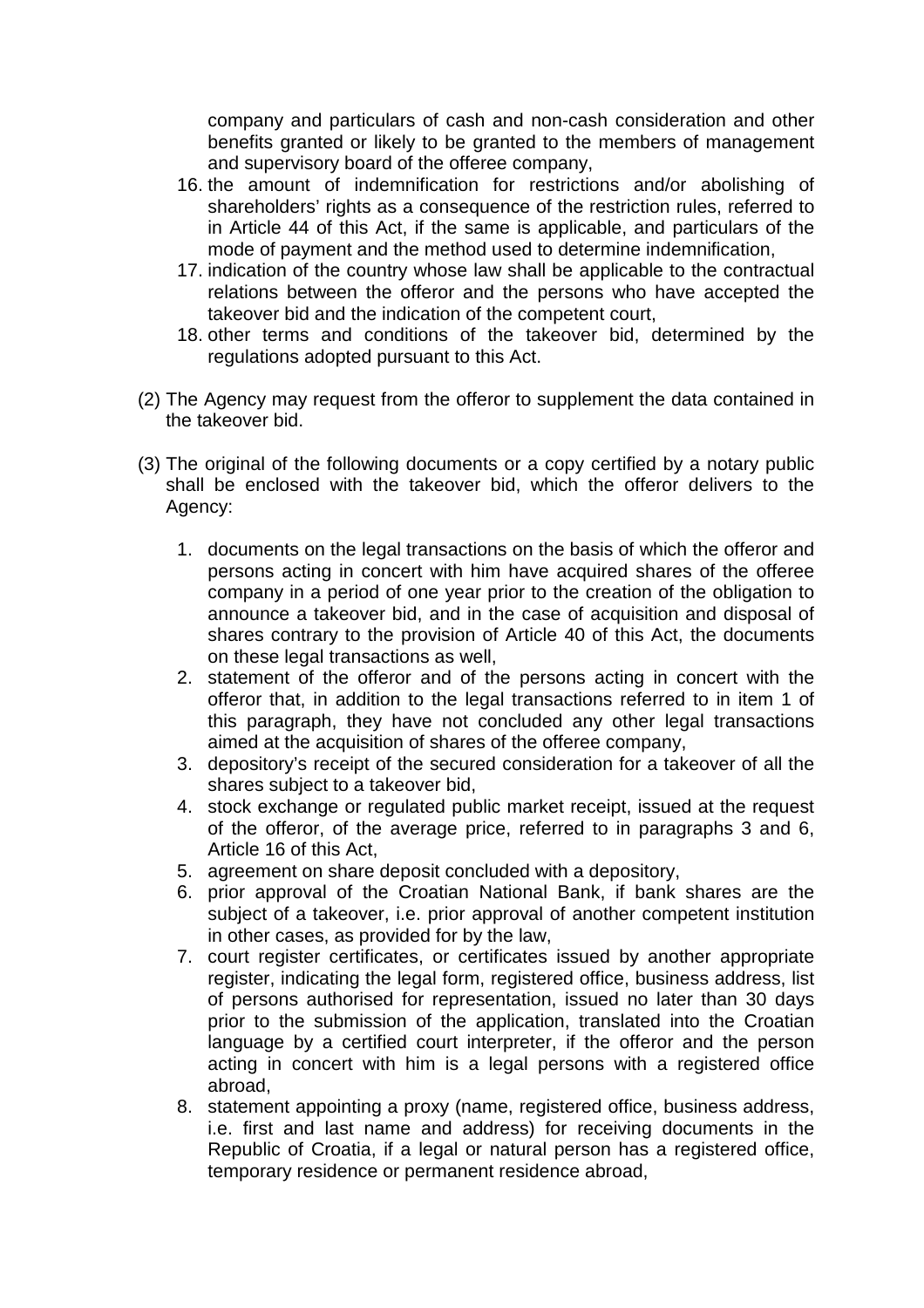- 9. other documents upon the Agency's request,
- 10. proof of payment of administrative fee and tax.
- (4) If the documents enclosed with the takeover bid are written in a foreign language, their translation into the Croatian language by a certified court interpreter shall also be delivered.

#### **TAKEOVER BID CONDITIONS Article 23**

- (1) The offeror may not impose any conditions whatsoever on the obligation to purchase the shares that are subject to a takeover bid.
- (2) By way of derogation from the provision of paragraph 1 of this Article:
	- 1. the offeror may state in a takeover bid that encumbered shares are not the subject of the takeover bid,
	- 2. the offeror may impose a condition on a voluntary takeover bid that a certain performance threshold must be reached, which may not be below the control threshold. If the total percentage of deposited voting shares, together with the total percentage of voting shares which an offeror already holds, in terms of Article 8 of this Act, in the takeover bid, does not exceed the performance threshold, the offeror may not take over the deposited shares. If the deposited shares exceed the performance threshold, the offeror shall be obliged to take over all the deposited shares, under the disclosed and prescribed conditions.

#### **DECIDING ON THE APPLICATION FOR THE APPROVAL OF THE ANNOUNCEMENT OF A TAKEOVER BID Article 24**

- (1) The offeror shall be obliged, within 30 days following the date the obligation to announce a takeover bid has been incurred, to submit to the Agency the application for the approval of the announcement of a takeover bid, a takeover bid and the documents referred to in paragraph 3, Article 22 of this Act.
- (2) For the purpose of determining all the facts and circumstances relevant for decision making, the Agency may request from the offeror additional documentation.
- (3) The Agency shall issue a decision on the application of the offeror, referred to in paragraph 1 of this Article, within 14 days following the date of receipt of the duly submitted application.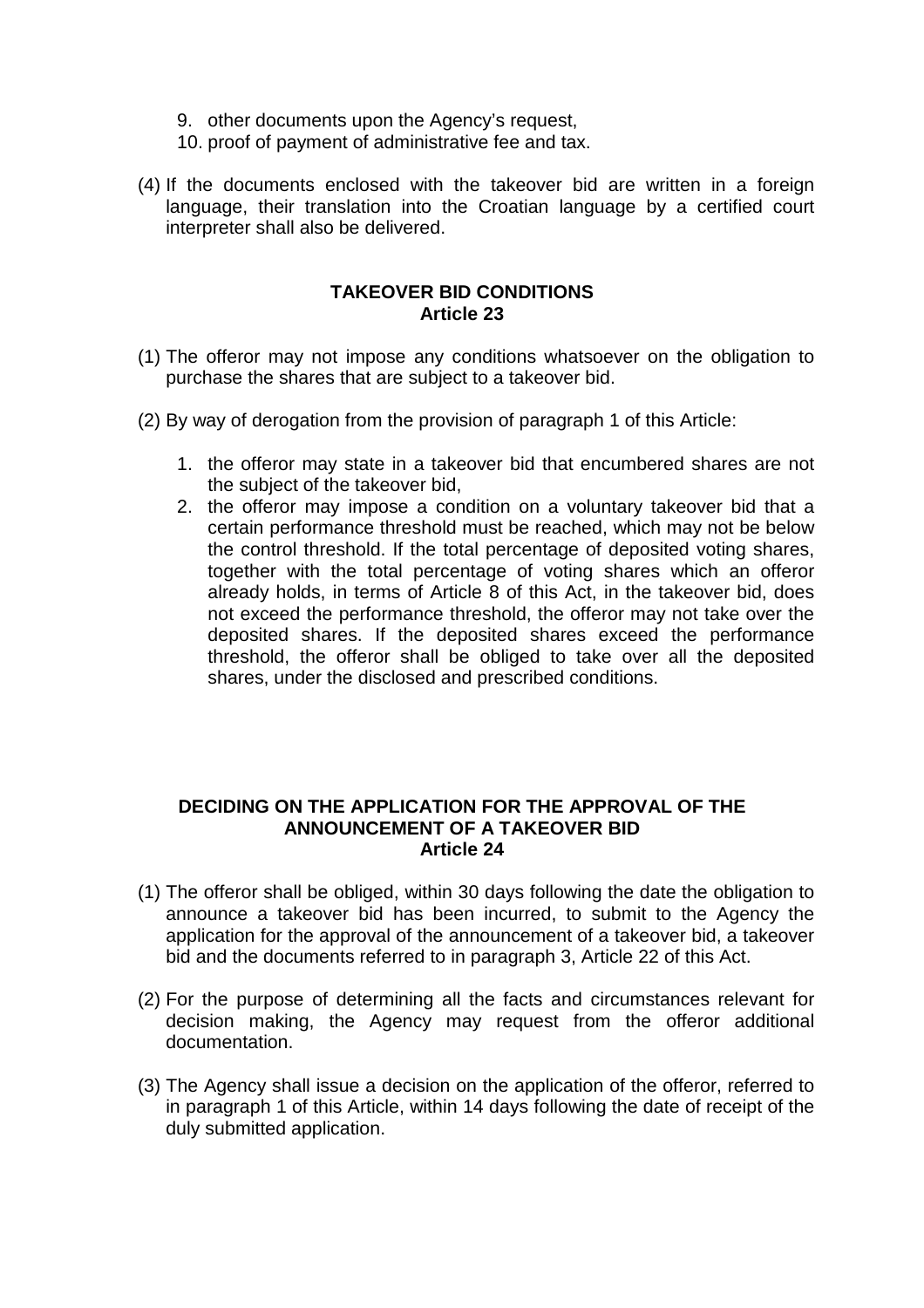- (4) For the purpose of this Act, the offeror's application shall be considered duly submitted, if the Agency has established:
	- 1. that the offeror has submitted the takeover bid, all the documents, referred to in paragraph 3, Article 22 of this Act and the additional documentation at the request of the Agency,
	- 2. completeness and truthfulness of data contained in the takeover bid and documents enclosed with the application for the approval of the announcement of a takeover bid, in accordance with paragraphs 1 and 3, Article 22 of this Act,
	- 3. that the price in the takeover bid is determined in accordance with the provisions of this Act

- (1) When the offeror's application is incomplete or incomprehensible, or the takeover bid and all the documents, referred to in paragraph 3, Article 22 of this Act, are not submitted, the Agency shall require from the offeror to modify the application and to deliver the missing documents, and shall set the deadline within which this should be done.
- (2) If the offeror fails to act, within the afforded deadline, according to the Agency's request, referred to in paragraph 1 of this Article, the application shall be considered not to have been submitted and the Agency shall issue a conclusion rejecting the offeror's application.

#### **RESPONSIBILITY FOR ACCURACY AND TRUTHFULNESS OF DATA IN A TAKEOVER BID Article 26**

- (1) The Agency shall not be responsible for accuracy and truthfulness of data stated in the takeover bid.
- (2) If there are data missing in the takeover bid which could affect the decision on the acceptance of the takeover bid, or if false and incorrect data are indicated in the takeover bid, all the persons who participated in drawing and preparing the takeover bid shall be jointly and severally liable to shareholders for a possible damage inflicted.

#### **ANNOUNCEMENT OF A TAKEOVER BID Article 27**

- (1) The offeror shall announce a takeover bid within 7 days following the date of receipt of the decision, referred to in paragraph 3, Article 24 of this Act.
- (2) The takeover bid announced after the expiry of the time limit referred to in paragraph 1 of this Article shall be valid.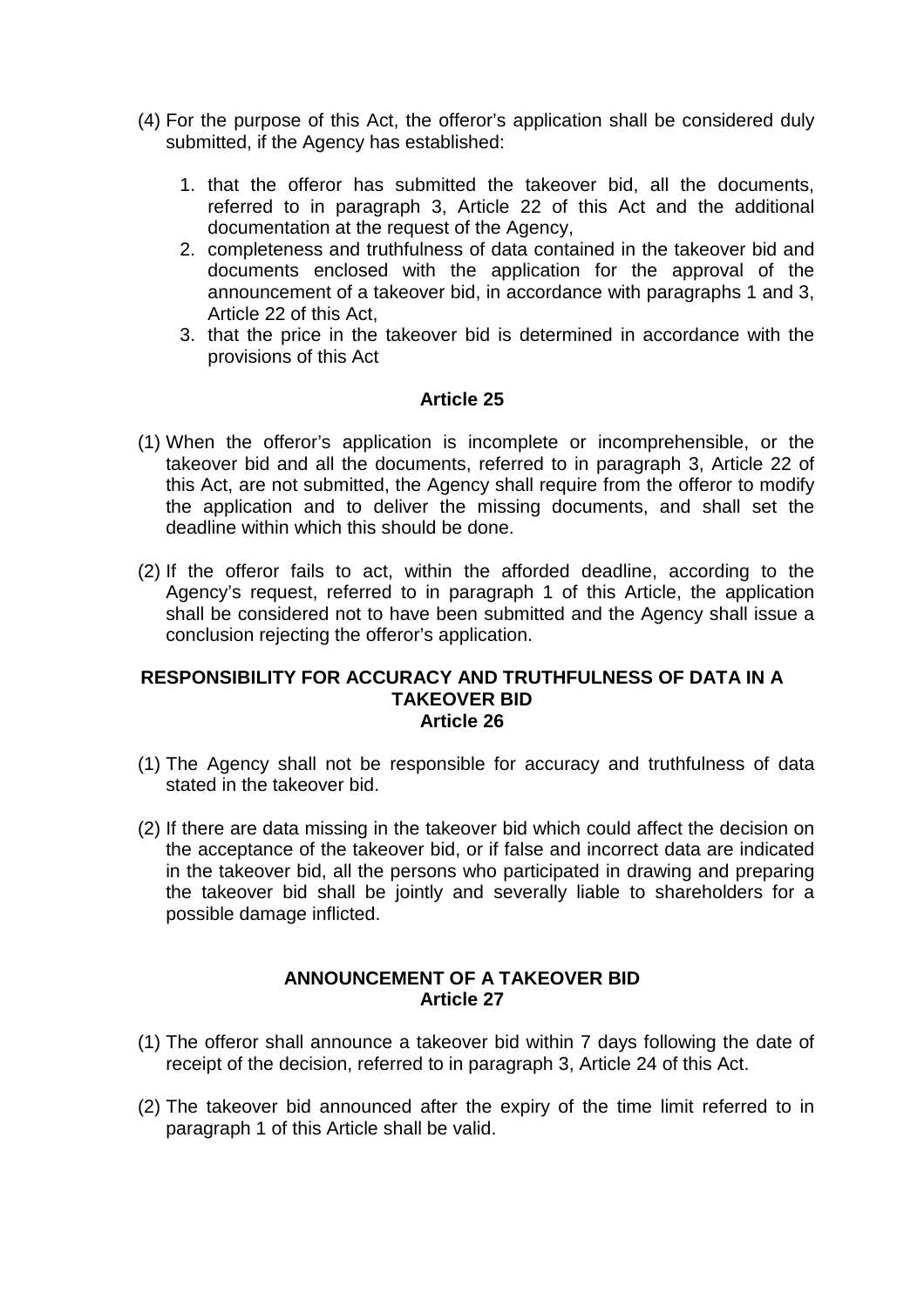- (3) The offeror shall deliver the takeover bid and the revised takeover bid, immediately, upon the receipt of the Agency's decision referred to in paragraph 3, Article 24 and paragraph 2, Article 29 of this Act, to the offeree company, the stock exchange and the regulated public market on which shares of the offeree company are admitted to trading and to the depository.
- (4) Immediately after the announcement of the takeover bid, the offeree company shall notify each shareholder of the content of the takeover bid. The offeree company shall provide, upon the shareholder's request, all the information at its disposal concerning the takeover bid. The same shall apply to all the revised bids.

#### **PERIOD FOR ACCEPTANCE OF A TAKEOVER BID Article 28**

- (1) The period for acceptance of a takeover bid shall be 28 days following the day of announcement. The period for acceptance of the takeover bid shall begin to run on the date of the later announcement.
- (2) The period, referred to in paragraph 1 of this Article, shall be extended in the case of announcement of the revised takeover bid or announcement of the competing bid.
- (3) In the case of announcement of the revised takeover bid, the period for acceptance of the takeover bid shall be extended by 7 days.
- (4) The final deadline for the acceptance of the takeover bid and competing bid may not exceed 60 days following the date of announcement of the first takeover bid.

#### **REVISION OF A TAKEOVER BID Article 29**

- (1) The revision of a takeover bid may be announced no later than 10 days prior to the expiry of the period for acceptance of a takeover bid.
- (2) The Agency shall issue a decision on the application of the offeror for the approval of the announcement of the revised takeover bid within 3 days following the date of receipt of a duly submitted application.
- (3) The offeror may revise the takeover bid by increasing the offered price and/or by offering a larger number of substitute shares. In the case of price increase, the offeror shall increase the offered price by minimum 2%.
- (4) Prior to the expiry of the time limit, referred to in paragraph 1 of this Article, the offeror shall meet the following conditions: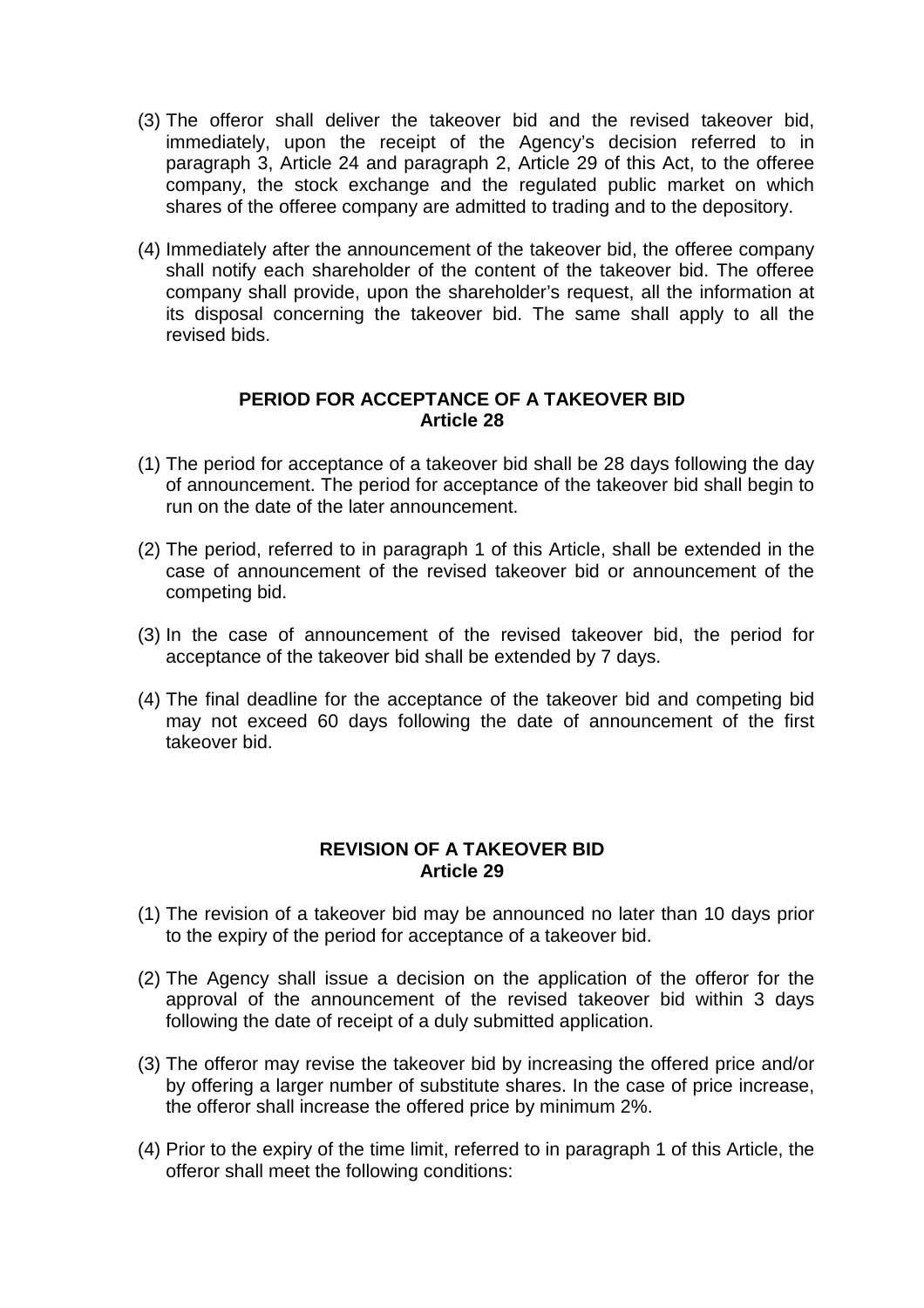- 1. obtain a decision by the Agency on the approval of the announcement of the revised takeover bid,
- 2. announce a revision of the takeover bid,
- 3. notify the depository of a revision of the takeover bid,
- 4. provide the difference in consideration for payment of shares that are subject to the takeover bid.
- (5) If the offeror has revised the takeover bid in accordance with the provisions of this Act, the shareholders that have accepted the takeover bid shall be considered to have accepted the revision of the takeover bid as well.

#### **COMPETING BID Article 30**

- (1) A competing bid shall be a takeover bid which, in accordance with the provisions of this Act, may be announced by a third party only in the course of the period for acceptance of the takeover bid and which relates to the same shares of the offeree company as the takeover bid.
- (2) A competing takeover bid may be announced no later than 10 days prior to the expiry of the period for acceptance of a takeover bid and no later than 28 days prior to the expiry of the final deadline of 60 days, referred to in paragraph 4, Article 28 of this Act.
- (3) In the case of announcement of the competing bid, the period for acceptance of the takeover bid shall be extended until the expiry of the period for acceptance of the competing bid. The offeror shall immediately notify the offeree company, the stock exchange and the regulated public market on which shares of the offeree company are admitted to trading and the depository of the extension of the period for acceptance of the takeover bid and shall publish the same notification with no delay.
- (4) The provisions of the Act relating to a takeover bid shall apply to the competing bid as appropriately.

#### **Article 31**

- (1) The competing bid may only be announced at a price higher than the price stated in the takeover bid, whereby the provision of paragraph 3, Article 29 of this Act shall apply as appropriately.
- (2) The competing bid may be conditional upon reaching a certain performance threshold, only if a performance threshold is determined in the takeover bid and if the same has not been reached by the time of announcement of the competing bid.
- (3) The performance threshold in the competing bid may not be higher than the performance threshold contained in the takeover bid.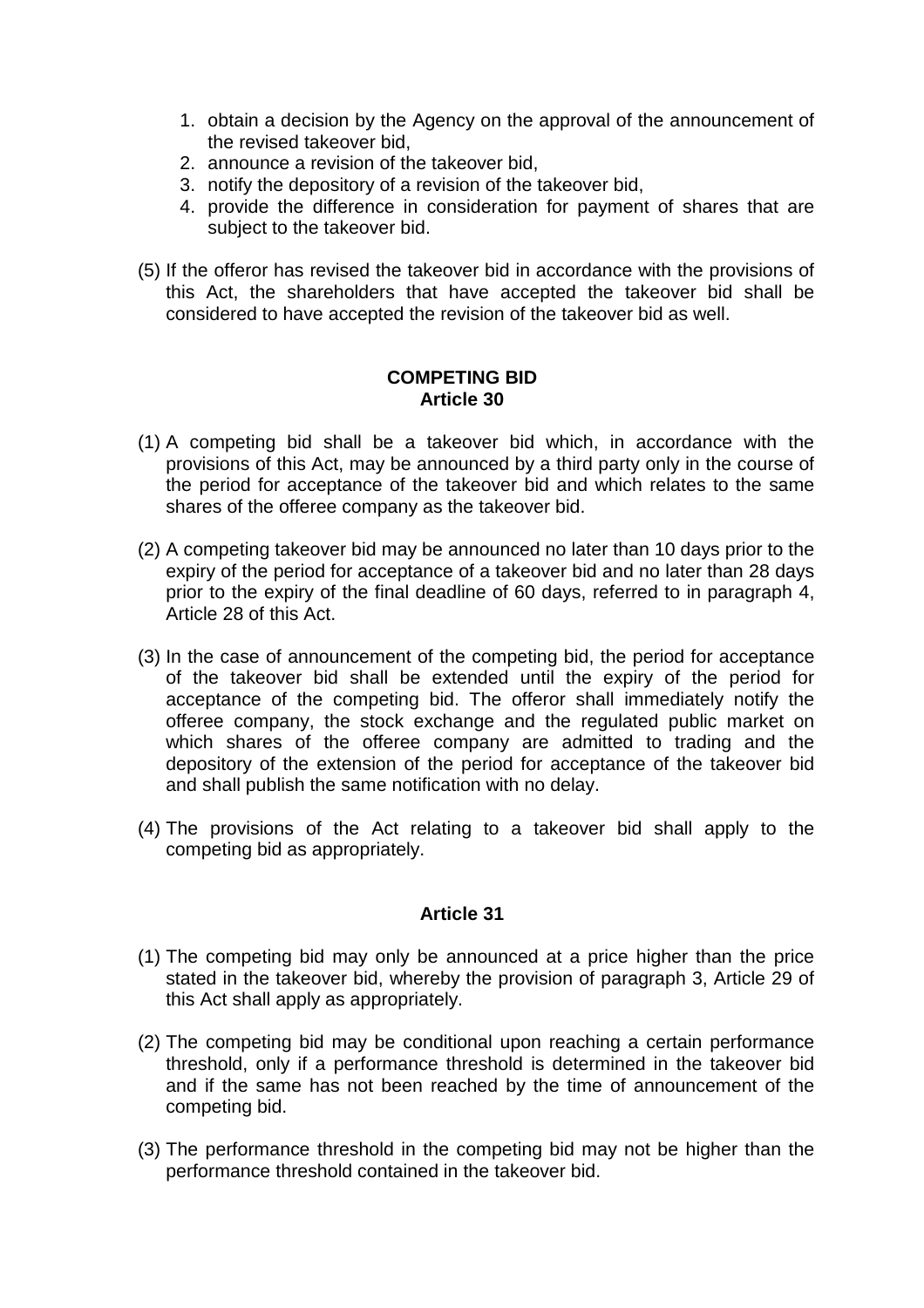The Agency shall reject the application for the approval of the announcement of the competing bid if it has established that it is of a speculative nature or that it is aimed at a change in the price of shares that are subject to a takeover bid.

#### **WITHDRAWAL OF A TAKEOVER BID Article 33**

- (1) The offeror may withdraw the takeover bid in the case of:
	- 1. announcement of the competing bid at a higher price,
	- 2. bankruptcy of the offeree company.
- (2) The provisions of paragraph 1 of this Article shall apply to the withdrawal of the competing bid as appropriately.
- (3) The offeror shall immediately notify the Agency, the stock exchange and the regulated public market on which the shares of the offeree company are admitted to trading, the offeree company and the depository of the withdrawal of the takeover bid.
- (4) The offeror shall announce the withdrawal of the takeover bid no later than 7 days prior to the expiry of the period for acceptance of the takeover bid.
- (5) The withdrawal of the takeover bid shall have legal effects as of the date of its announcement.

#### **DEPOSIT OF SHARES Article 34**

- (1) Shares that are in a legal transaction held in the electronic form with the central depository agency shall be deposited by a transfer from a shareholder's account to a separate account, opened for the deposit of shares for the purpose of accepting the takeover bid, from which account the shares are transferred to the shareholder's account in the case of their withdrawal from the depository facility.
- (2) The shares referred to in paragraph 1 of this Article shall be deposited by submitting or delivering a written order for the acceptance/withdrawal of the takeover bid to the central depository agency which, besides the information on the takeover bid, shareholder and deposited shares, contains the authorisation granted to the depository to send, in the name and for the account of the shareholder, a written invitation to the guarantor to effect the payment against the issued bank guarantee, as well as the shareholder's signature.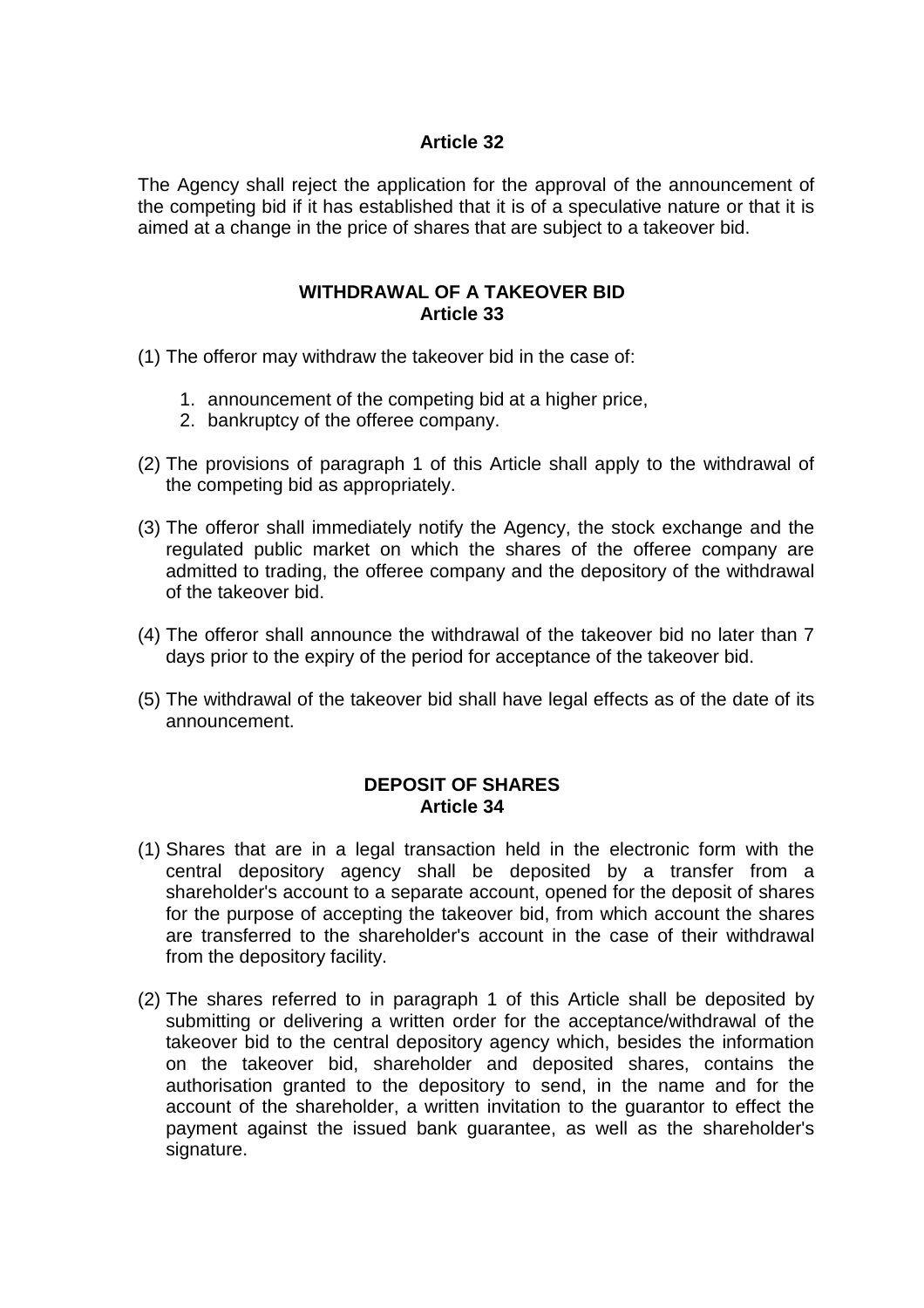- (3) The shareholder may withdraw the deposited shares from the depository facility until the expiry of the period for acceptance of the takeover bid. The withdrawal of shares from depository facility shall have the effect of waiving the acceptance of the takeover bid or cancelling the agreement.
- (4) The shareholder may not waive the right to withdraw the shares form depository facility. The offeror may not refer to the statement of the shareholder on waiving the right to withdraw shares from depository facility.

- (1) The shares that do not exist in the electronic form with the central depository agency shall be deposited by the shareholder to the bank by submitting or delivering a statement on the deposit of shares and share certificates or other documents evidencing his status of a shareholder.
- (2) The statement on the deposit of shares shall contain personal information on the shareholder, information on the takeover bid to which the deposit refers, information on deposited shares, the shareholder's statement that he accepts the takeover bid and deposits the shares for their transfer to the offeror and an authorisation to the bank to send, in the name and for the account of the shareholder, a written invitation to the guarantor to effect the payment against the issued bank guarantee, as well as the shareholder's signature.
- (3) The bank shall accept the shares for deposit and shall issue a deposit receipt to the shareholder, which contains the information on deposited shares, the offeror and the takeover bid to which the deposit refers.
- (4) The shareholder may withdraw deposited shares from the depository facility by returning the deposit receipt to the bank whereby he shall put a written and signed statement on the withdrawal of deposited shares from the depository facility.
- (5) The bank shall return the deposited documents to the shareholder and shall issue, upon his request, a receipt on the withdrawal of the shares from the depository facility.
- (6) The delivery of the shareholder's written request to the bank for the withdrawal of the shares from the depository facility shall also have the effect of withdrawal from the depository facility if the bank has not yet sent a deposit receipt to the shareholder.
- (7) The bank shall immediately notify the offeree company of any share deposit or withdrawal from the depository facility. The offeree company shall register the share deposit or withdrawal from depository facility in the share register with no delay.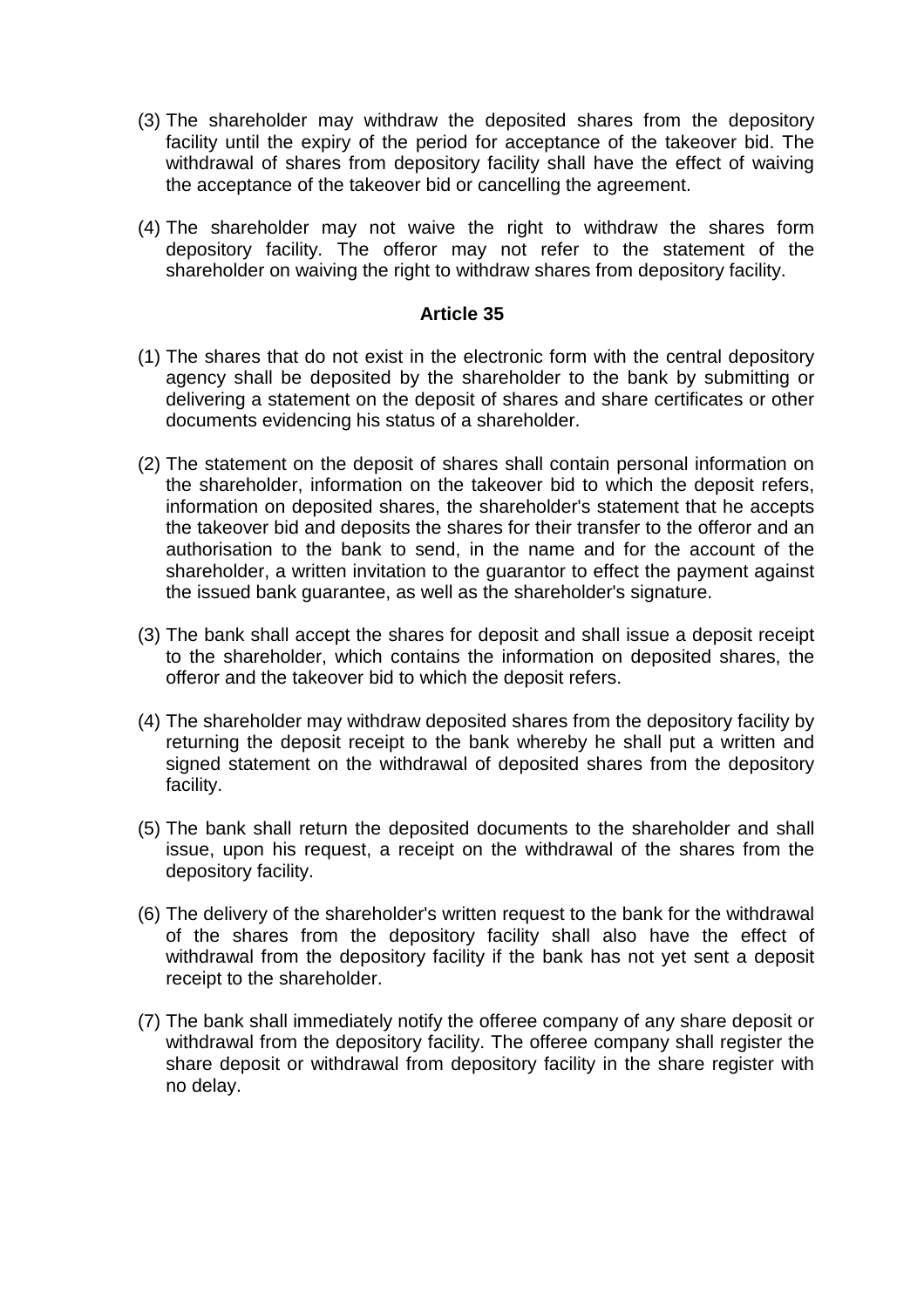- (1) In the case of share deposit, the shareholders that deposit unpaid shares with respect to the Croatian Privatisation Fund shall enclose a certificate by the Croatian Privatisation Fund stating the number of paid and unpaid shares and the calculation of an early, one-off payment of the remaining instalments.
- (2) Unpaid shares, referred to in paragraph 1 of this Article, may not be the subject of the deposit, if the remaining instalments for such shares, as calculated by the Croatian Privatisation Fund, exceed the price determined by the offeror in the takeover bid.

#### **PAYMENT AND TRANSFER OF SHARES ON THE BASIS OF THE TAKEOVER BID Article 37**

- (1) If the shareholder has deposited the shares in accordance with the conditions set out in the takeover bid, the acceptance of the takeover bid and the offeror's payment obligation shall become effective after the expiry of the period for acceptance of the takeover bid, except in the cases set out in item 2, paragraph 2, Article 23 and Article 33 of this Act.
- (2) The deadline for payment of the deposited shares shall be 14 days following the date of expiry of the period for acceptance of the takeover bid.
- (3) After the payment of deposited shares, the depository shall return to the offeror any surplus of cash, bank guarantee or substitute shares.

#### **COSTS Article 38**

The offeror shall bear all the costs of share deposit, shall pay the share price, shall bear all the costs of share transfer, as well as all other costs arising from the takeover bid.

#### **TAKEOVER REPORT Article 39**

- (1) After the expiry of the deadline for payment of shares that are subject to a takeover bid, the offeror shall immediately deliver the takeover report to the Agency, the offeree company, the stock exchange and the regulated public market on which shares of the offeree company are admitted to trading and shall publish it within 7 days.
- (2) The takeover report shall contain the following information:
	- 1. name, legal form, registered office and business address, i.e. first and last name and address of the offeror,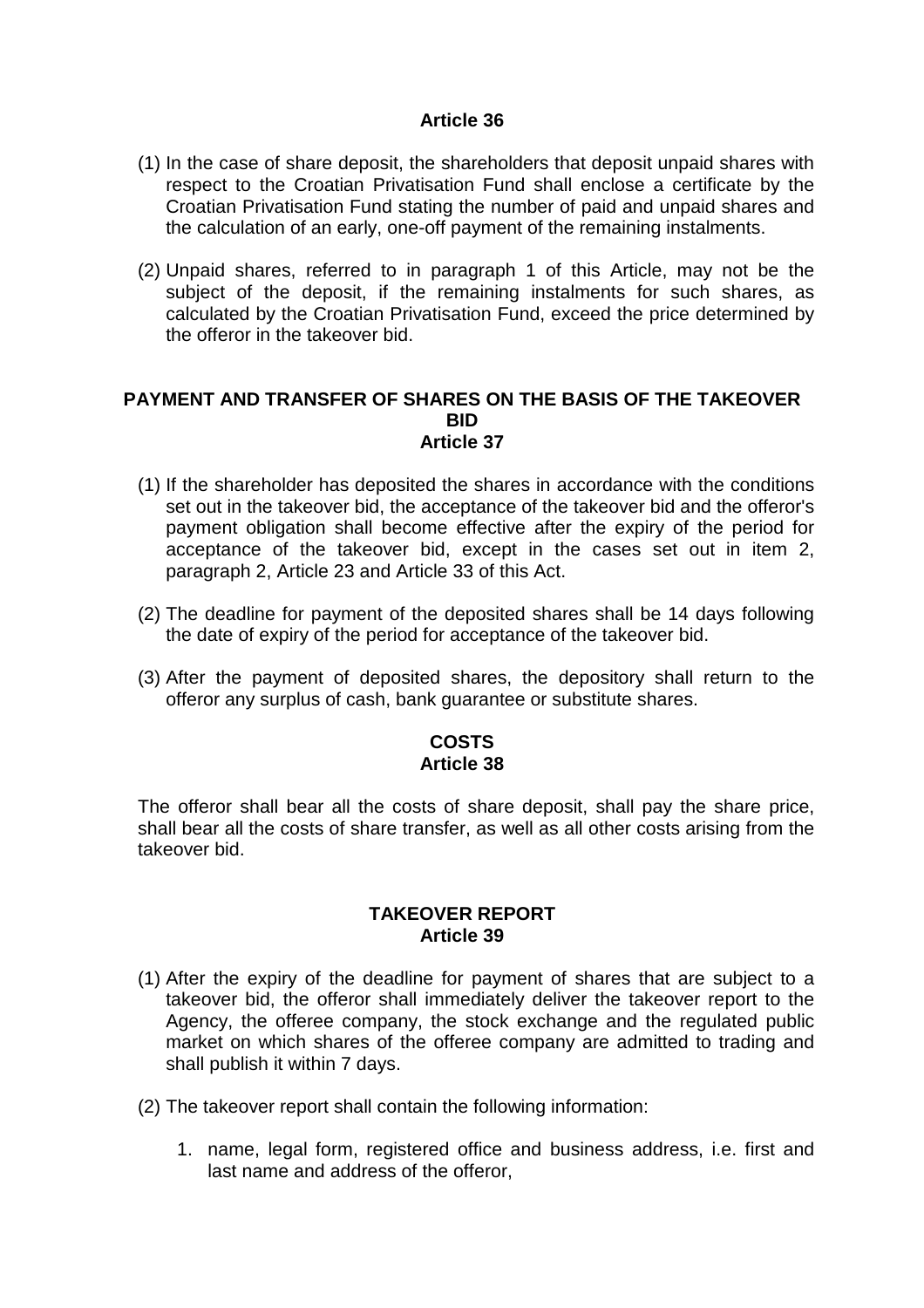- 2. name, legal form, registered office and business address, i.e. first and last name and address of the persons acting in concert with the offeror,
- 3. name, registered office and business address of the offeree company,
- 4. number of shareholders who have accepted the takeover bid,
- 5. number of deposited shares which the offeror has paid and took over (in the absolute and relative amount),
- 6. number of shares whose depositing and withdrawal from depository facility are questionable,
- 7. number and percentage of shares of the offeree company which the offeror and persons acting in concert with him hold, individually and collectively, after the takeover bid.
- (3) If a condition is imposed on a takeover bid, in accordance with the provision of item 2, paragraph 2, Article 23 of this Act and if an insufficient number of shares has been deposited in the bid, the depository shall immediately notify of this fact and of the total number of deposited shares every shareholder who deposited the shares, the Agency, the offeree company and the offeror.
- (4) The offeror shall publish a notice on the failure of the takeover bid within 7 days after the date of receipt of the notification referred to in paragraph 3 of this Article.

#### **PROHIBITION AGAINST ACQUISITION AND DISPOSAL OF VOTING SHARES Article 40**

- (1) As of the time of conclusion of a legal transaction of acquisition of shares of the offeree company, which creates an obligation to announce a takeover bid, until the expiry of the period for acceptance of the bid, the offeror and the persons acting in concert with the offeror may neither acquire the shares that are subject to a takeover bid, nor undertake to acquire such shares in any other way than on the basis of a takeover bid.
- (2) As of the time of conclusion of a legal transaction of acquisition of shares of the offeree company, which creates an obligation to announce a takeover bid, until the expiry of the period for acceptance of the bid, the offeror and the persons acting in concert with the offeror may neither dispose of nor undertake to dispose of the shares that are subject to a takeover bid.
- (3) The provisions of paragraphs 1 and 2 of this Article shall apply in the case of announcement of the intention of publishing a voluntary takeover bid, as appropriately.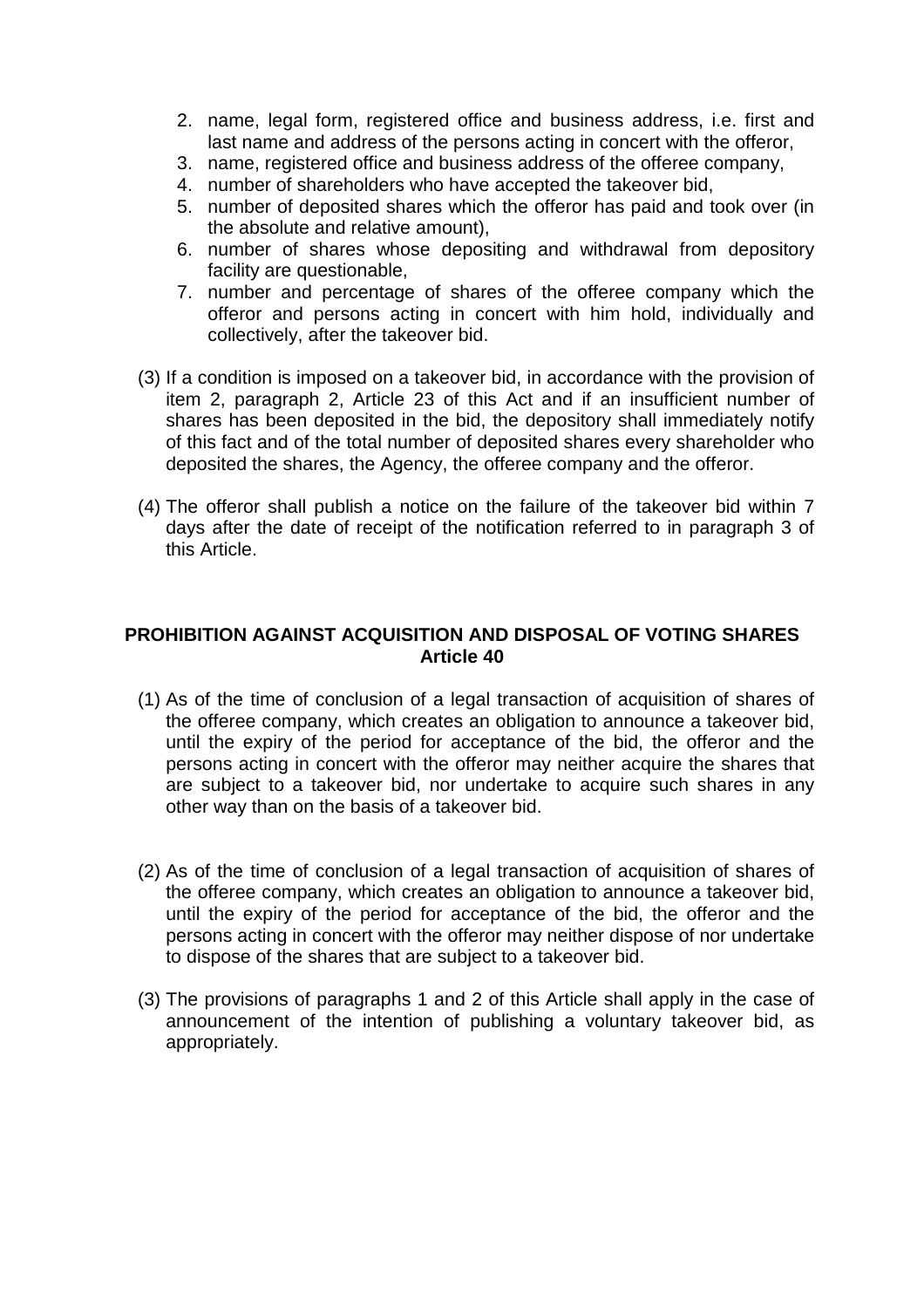#### **OPINION OF THE MANAGEMENT BOARD OF THE OFFEREE COMPANY Article 41**

- (1) Within 7 days after the announcement of the takeover bid, the management board of the offeree company shall disclose a substantiated opinion on the takeover bid, which shall contain:
	- 1. the opinion on the type and amount of the offered consideration,
	- 2. the opinion on the offeror's intention with regard to the future business of the offeree company,
	- 3. the opinion on strategic plans of the offeror with regard to the offeree company and possible repercussions of the implementation of these plans on the employment policy and the labour law status of employees of the offeree company, as well as on possible changes in the locations of the company's places of business,
	- 4. statements of the management board members on their intention to accept or reject the takeover bid,
	- 5. statement of the management board members concerning the possible existence of their agreement with the offeror in relation to the takeover bid, and if there is one, the content of such an agreement.
- (2) Prior to the disclosure of the opinion referred to in paragraph 1 of this Article, the management board of the offeree company shall present that opinion, within 5 days from the day of announcement of the takeover bid, to the representatives of the employees, or where there are no such representatives, the employees themselves, who, within 3 days from the day of the presentation, may give their opinion on the takeover bid.
- (3) If the management board of the offeree company, within the time limit referred to in paragraph 2 of this Article, receives the opinion of the representatives of employees on the takeover bid by the date of disclosure of the opinion, it shall enclose it with its own opinion at disclosure.
- (4) Provided that the opinion on the takeover bid or the opinion of the employees contains false or misleading information, the persons who have prepared or participated in the preparation of the opinion shall be jointly and severally liable to the shareholders for the damage, if they were aware or should have been aware that the information was false or misleading.
- (5) The management board of the offeree company shall deliver the opinion on the takeover bid to the Agency, the stock exchange and the regulated public market on which shares of the offeree company are admitted to trading, no later than on the same day when it gives publication orders to the publishers.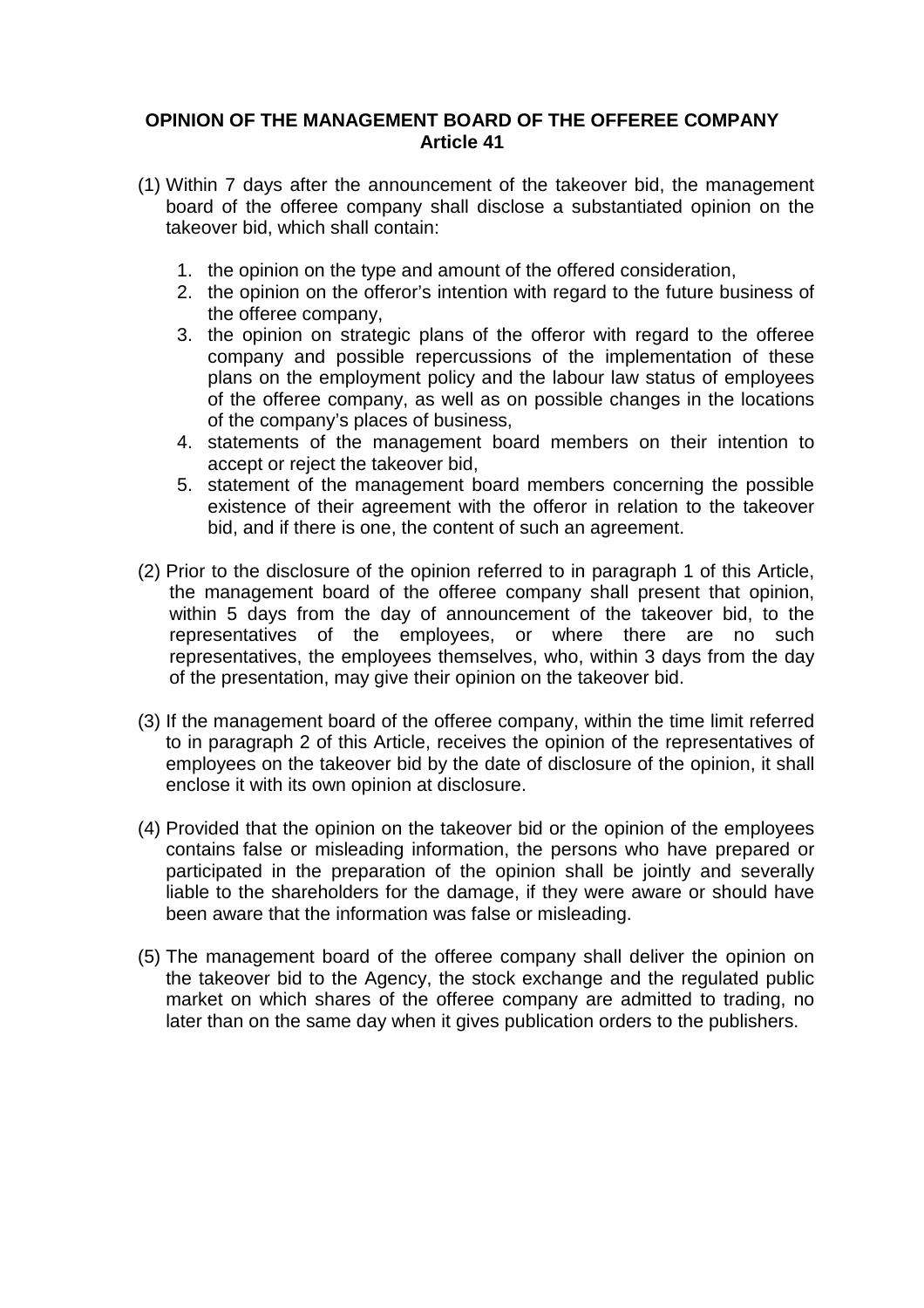#### **RESTRICTIONS ON THE ACTIONS OF THE MANAGEMENT BOARD AND SUPERVISORY BOARD OF THE OFFEREE COMPANY Article 42**

- (1) As of the date of receipt of the notification, referred to in paragraph 5, Article 9 and paragraph 2, Article 10 of this Act, i.e. of the date of announcement of the same, if the management board has not received the aforementioned notifications until the date of publication of the takeover report, the management and supervisory board of the offeree company may not, without the approval of the general meeting of the offeree company:
	- 1. increase equity capital,
	- 2. enter into transactions outside the regular business operations of the offeree company,
	- 3. act in a manner that could seriously threaten further operations of the offeree company or enter into transactions that could seriously threaten further operations of the offeree company ,
	- 4. decide on the acquisition and disposal of own shares of the offeree company or securities conferring rights to these shares,
	- 5. act in a manner which might result in an impediment to or frustration of the takeover bid.
- (2) The decisions of the management or supervisory board, referred to in paragraph 1 of this Article, which were adopted prior to the date of receipt of the notification, referred to in paragraph 5, Article 9 and paragraph 2, Article 10 of this Act or announcement of the same, but which have not been implemented in entirety, must be granted an additional approval by the general meeting of the offeree company prior to their implementation, unless these decisions relate to the regular business operations of the offeree company and their implementation could not impede or frustrate the takeover bid.
- (3) Notwithstanding the time limits for convening the general meeting of the offeree company, determined by the Companies Act, the general meeting of the offeree company at which decisions shall be made on the actions, referred to in paragraphs 1 or 2 of this Article, may be convened no later than 14 days prior to the session of the general meeting.
- (4) When convening the general meeting at which decisions shall be made on the actions, referred to in paragraphs 1 or 2 of this Article, the offeree company may freely choose the venue of the general meeting, whereby it shall not be obliged to act in accordance with the provision of paragraph 4, Article 277 of the Companies Act and possible different provisions of the articles of associations. If the time limit for convening the general meeting is shorter than a one-month period, referred to in paragraph 1, Article 279 of the Companies Act, the deadline for share deposit and registration of participation, in accordance with Article 279 of the Companies Act, shall be 4 days. A company should facilitate the issuance of proxies to vote for shareholders, if this is possible under the law and articles of association. The announcements to shareholders, the report, referred to in the second sentence, paragraph 5, Article 308 of the Companies Act and shareholders' proposals submitted in a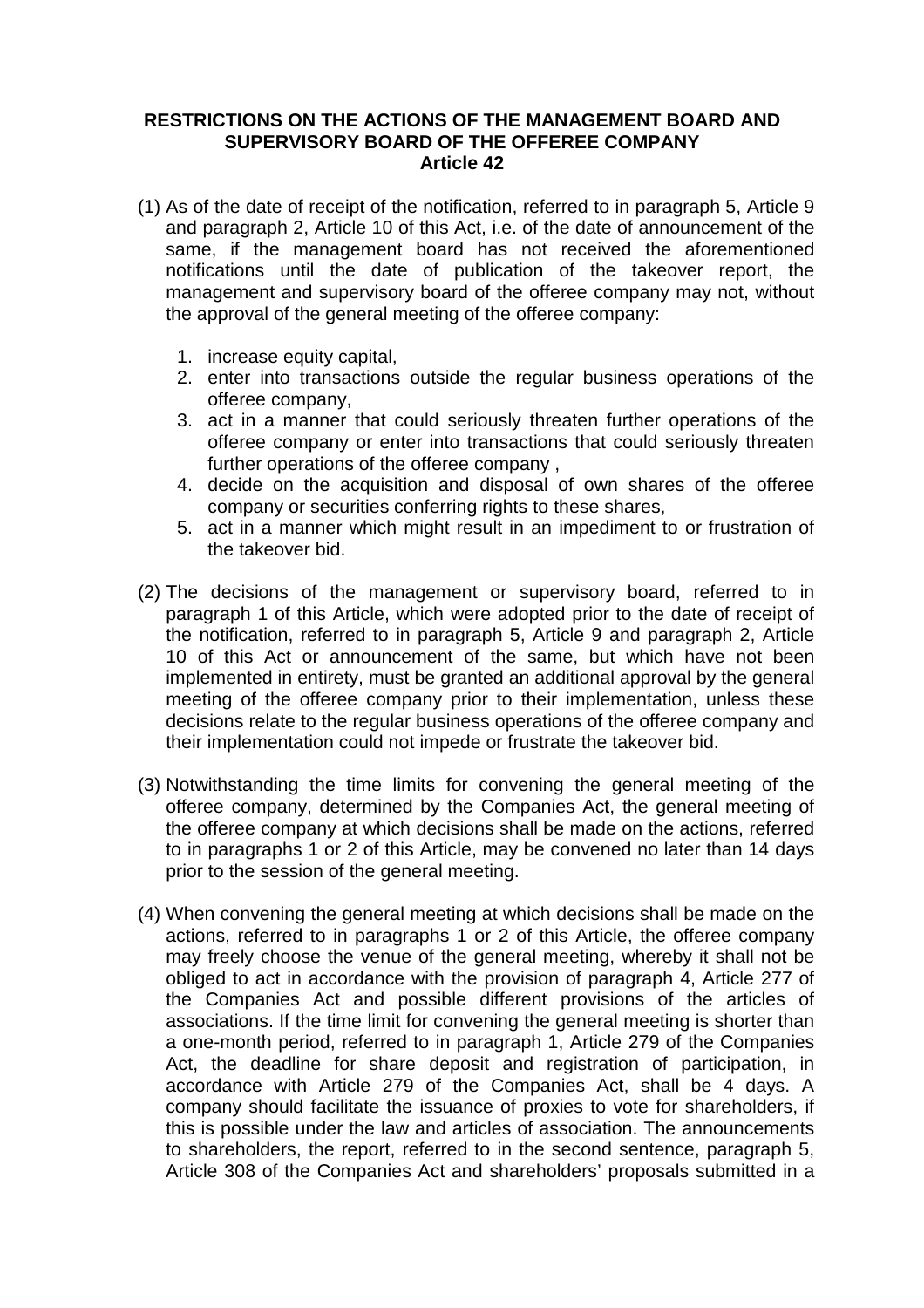timely manner shall be available and their summary shall be disclosed to all the shareholders. The announcements need not be sent if the management board, with the consent of the supervisory board, holds that they are not likely to be delivered to the shareholders in a timely manner. As regards the proposals subject to voting, the provision of the second sentence, paragraph 2, Article 284 of the Companies Act shall apply to bearer shares, as appropriately.

- (5) The decision of the general meeting on granting of the approval, referred to in paragraphs 1 and 2 of this Article, shall be adopted by the vote representing at least three-quarters of the equity capital represented at the general meeting when adopting the decision.
- (6) All the decisions of the management and supervisory board of the offeree company, adopted contrary to the provisions of the aforementioned paragraphs of this Article, shall be null and void.
- (7) Seeking other offerors shall not be considered as an action referred to in paragraph 1 of this Article.

#### **BREAK-THROUGH RULE Article 43**

- (1) The general meeting of the offeree company may, by amending the articles of association, decide that all the provisions of Article 44 of this Act shall apply to the company.
- (2) The management board of the offeree company shall immediately notify the Agency and the supervisory authorities of the Member States in which the shares of the offeree company are admitted to trading on a regulated market of the fact that the offeree company has adopted or deleted a provision of the articles of association, in accordance with paragraph 1 of this Article.
- (3) The provisions of paragraphs 3, 4 and 5 of Article 42 of this Act shall apply as appropriately to the convening and holding of the general meeting, referred to in paragraph 4, Article 44 of this Act.

#### **Article 44**

- (1) The provisions of this Article shall be effective upon the announcement of a takeover bid, provided that the general meeting of the offeree company has incorporated them into the company's articles of association.
- (2) During the period for acceptance of the takeover bid, the restrictions on the transfer of shares of the offeree company to the offeror shall not have effect, which are determined by:
	- 1. the articles of association of the offeree company,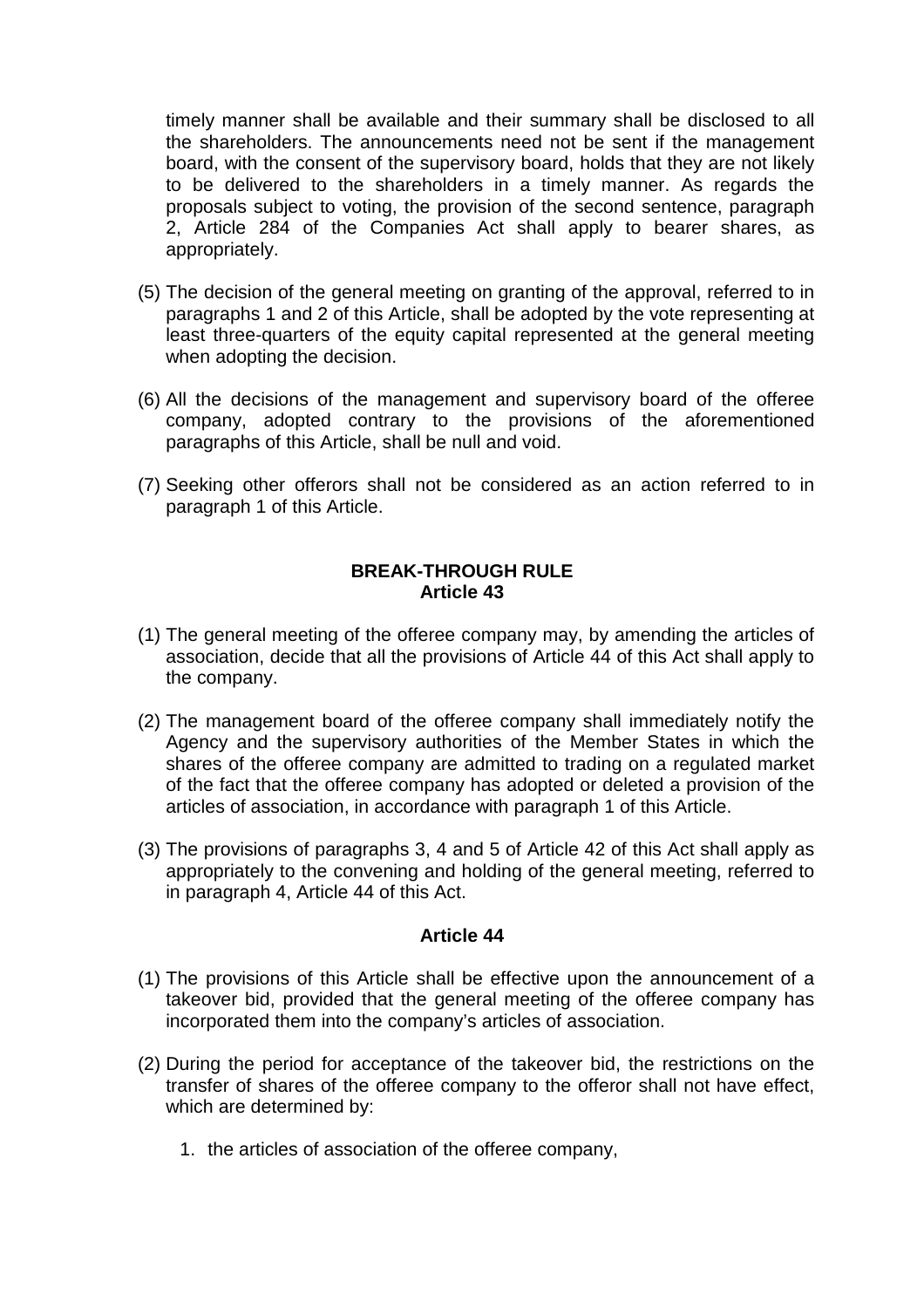- 2. an agreement between the offeree company and shareholders of the offeree company,
- 3. an agreement between shareholders of the offeree company.
- (3) At the general meeting of the offeree company at which decisions are adopted on the actions referred to in paragraphs 1 and 2 of Article 42 of this Act, the restrictions on voting rights shall not have effect, which are determined by:
	- 1. the articles of association of the offeree company,
	- 2. an agreement between the offeree company and shareholders of the offeree company,
	- 3. an agreement between shareholders of the offeree company.
- (4) Where, after the takeover bid, the offeror holds 75% of voting shares of the offeree company, the following shall apply at the first general meeting convened at the request of the offeror for the purpose of amending the articles of association and/or appointing and/or removing from office members of the supervisory board:
	- 1. any restrictions on the transfer of shares and restrictions on voting rights determined by the articles of association of the offeree company, an agreement between the offeree company and shareholders of the offeree company and an agreement between shareholders of the offeree company shall not have effect,
	- 2. shareholders' special rights to appoint or remove from office members of the supervisory board, determined by the articles of association of the offeree company, shall not have effect,
	- 3. notwithstanding the time limits for convening the general meeting, determined by the Companies Act, the offeror shall have a right to request that the general meeting of the offeree company be convened no later than 14 days prior to the holding of the general meeting.
- (5) The provisions of this Article shall not apply to the restrictions on the transfer of shares and restrictions on voting rights determined by an agreement between the offeree company and shareholders of the offeree company and by an agreement between shareholders of the offeree company, provided that such restrictions were agreed or agreements concluded prior to the adoption of this Act.
- (6) If, pursuant to this Article, certain rights are forfeited, the offeror shall pay an appropriate indemnification in cash. A right to indemnification, under this paragraph, may be demanded in court only within two months since the rights were forfeited.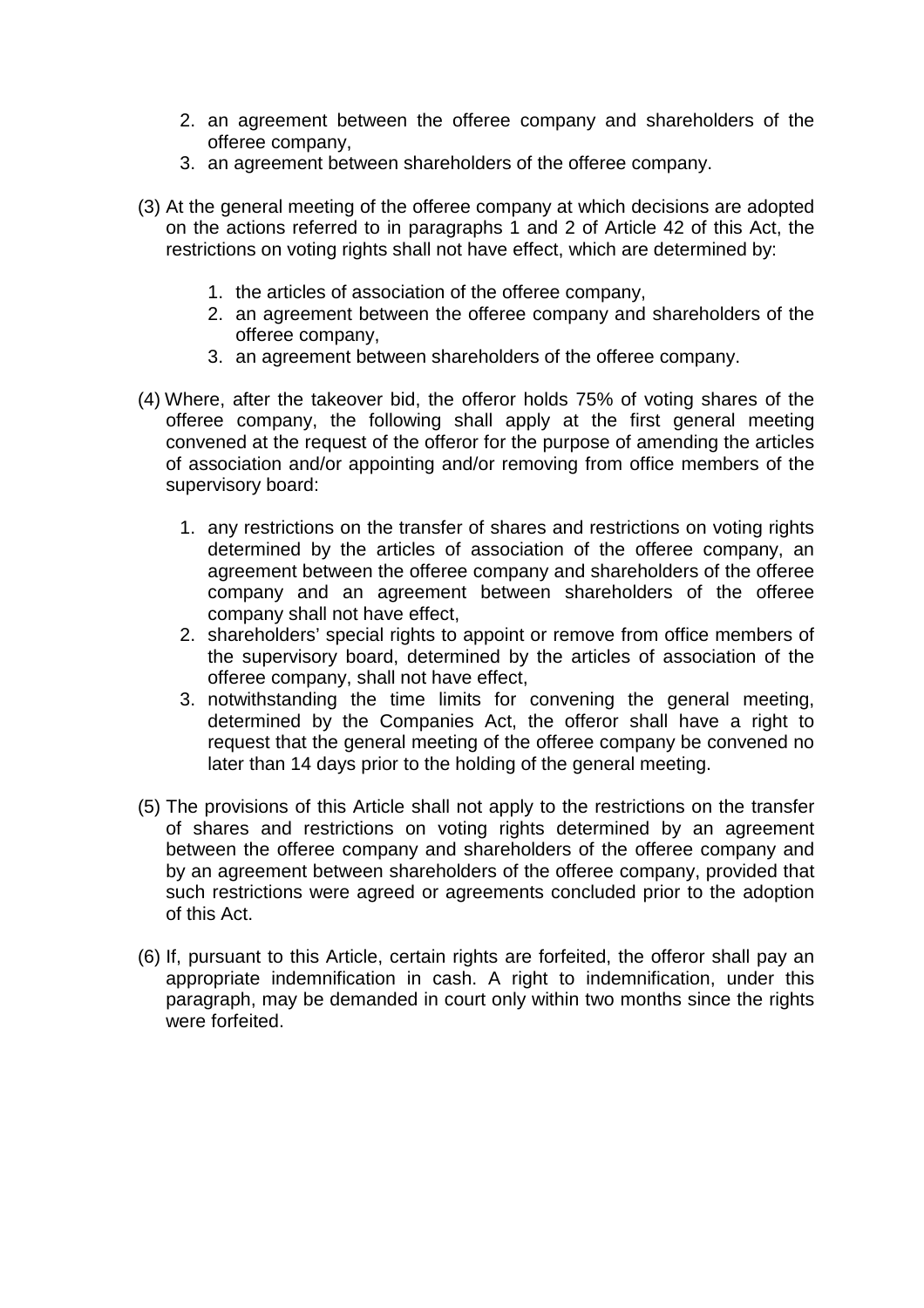#### **RIGHT TO A TRANSFER OF SHARES OF MINORITY SHAREHOLDERS (SQUEEZE-OUT RIGHT) Article 45**

- (1) If, following the takeover bid, the offeror and the persons acting in concert with the offeror hold a minimum of 95% of voting shares of the offeree company, the offeror shall have a right to a transfer of voting shares of minority shareholders at a fair price, within 3 months after the expiry of the period for acceptance of the takeover bid.
- (2) Provided that preference shares carrying no voting rights were also subject to a takeover bid, and that, following the takeover bid, the offeror and the persons acting in concert with the offeror hold a minimum of 95% of such shares, the offeror shall also have a right to a transfer of such shares of minority shareholders at a fair price, within 3 months after the expiry of the period for acceptance of the takeover bid.
- (3) For the purpose of exercising the rights, referred to in paragraphs 1 and 2 of this Article, the offeror shall submit a request to the central depository agency.
- (4) The offeror shall, parallel to submitting the request, notify of the request the minority shareholders, the offeree company, the stock exchange and the regulated public market on which shares of the offeree company are admitted to trading and the Agency, and shall publish the same with no delay.
- (5) A fair price, referred to in paragraphs 1 and 2 of this Article, shall imply a price determined in a takeover bid, increased by a difference in price, in the case set out in paragraph 7, Article 16 of this Act.
- (6) For the purpose of securing the price, referred to in paragraph 5 of this Article, the offeror shall allocate cash to a separate account held with a depository or shall deliver to a depository an irrevocable first-demand bank guarantee issued in favour of minority shareholders, for the amount necessary for payment of all the shares of minority shareholders.
- (7) The central depository agency shall carry out a transfer of shares from the shareholders' account to the offeror's account and shall pay out the minority shareholders, with no delay, after it has established:
	- 1. that following a takeover bid, the offeror and the persons acting in concert with the offeror hold a minimum of 95% of voting shares of the offeree company and 95% of preference shares without voting rights, in the case of application of paragraph 2 of this Article,
	- 2. that the offeror has secured consideration, referred to in paragraph 5 of this Article, for the shares that are subject to the request,
	- 3. that a period of 3 months has not expired after the end of the period for acceptance of the takeover bid.
- (8) The offeror shall bear all the costs of transfer of shares of minority shareholders.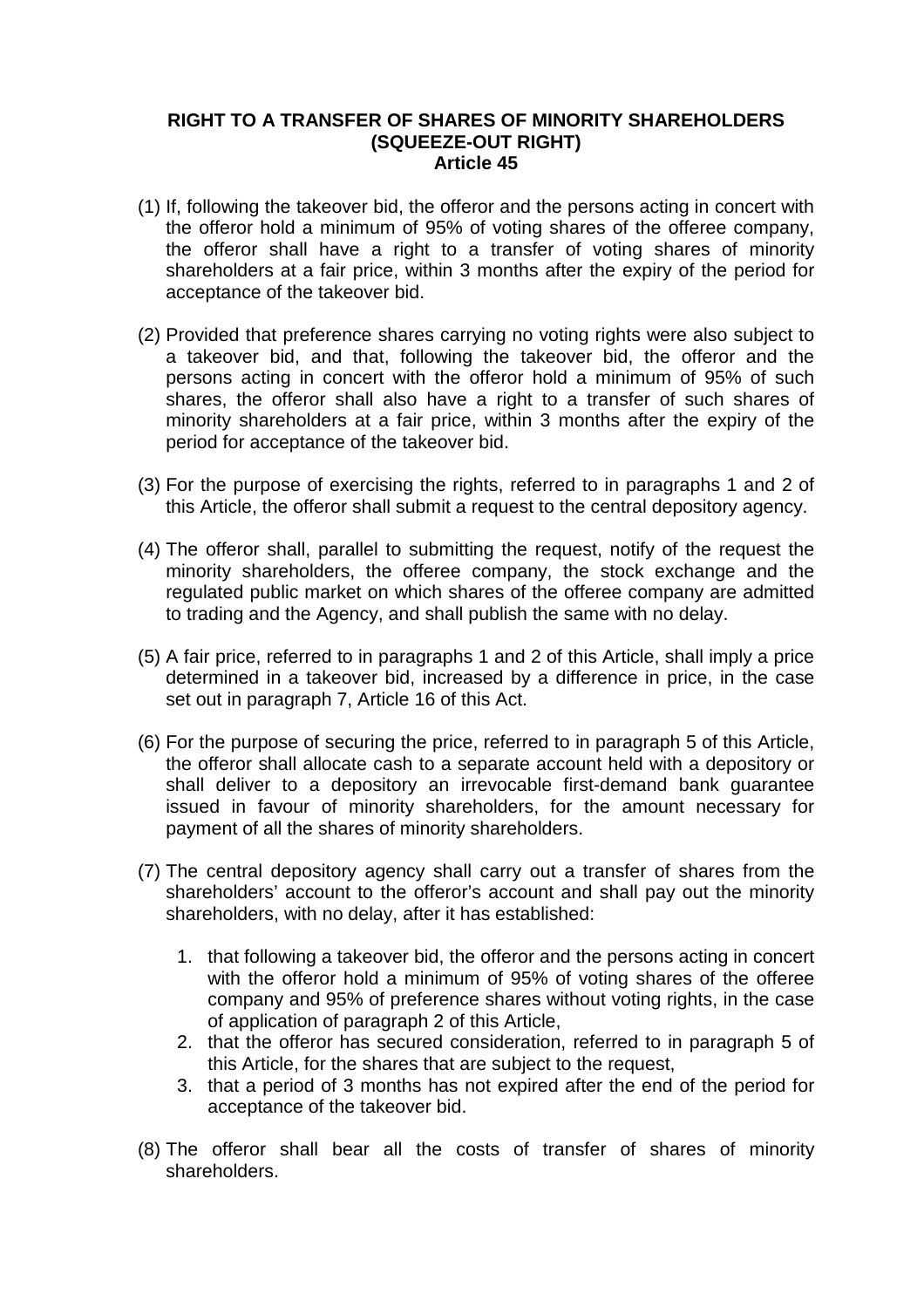(9) From the time of submitting the request until the time of completion of the transfer of shares of minority shareholders, the provisions of Articles 300.f to 300.k of the Companies Act shall not apply.

#### **RIGHT OF SALE OF SHARES OF MINORITY SHAREHOLDERS (SELL-OUT RIGHT) Article 46**

- (1) If, following the takeover bid, the offeror and the persons acting in concert with the offeror hold a minimum of 95% of voting shares of the offeree company, minority shareholders shall have a right to sell their voting shares to the offeror, within 3 months after the expiry of the period for acceptance of the takeover bid, and the offeror shall be obliged to buy these shares at a fair price.
- (2) Paragraphs 2, 3, 5, 6 and 7 of Article 45 of this Act shall apply as appropriately.
- (3) If the offeror fails to meet the obligation set out in paragraph 1 of this Article, the minority shareholders shall have a right to demand meeting of the obligation before a commercial court with territorial jurisdiction.

#### **AUTHORISATION OF THE AGENCY AND PERFORMANCE OF THE SUPERVISORY PROCEDURE Article 47**

- (1) The Agency shall supervise the application of the provisions of this Act.
- (2) When this is necessary for the purpose of supervision of the application of this Act, the Agency may require from the offeree company, shareholders of the offeree company, commercial banks, brokerage firms and other legal and natural persons for which the Agency deems that they may have knowledge of interest for supervision, to deliver documents, comments and statements considered necessary for the performance of supervision by the Agency.
- (3) The persons obliged to deliver documents, comments and statements, under paragraph 2 of this Article, shall allow access to business premises to the authorised persons of the Agency, after the latter have delivered to them a decision on the initiation of the supervisory procedure, and shall ensure the appropriate premises and staff, provide insight and deliver the requested documentation and documents, give statements and make comments, as well as ensure other conditions required for the performance of supervision.
- (4) Documentation and documents, which may serve as evidence in criminal or minor offence court proceedings, may be temporarily seized by the authorised persons of the Agency, subject to issuing a relevant certificate, but only prior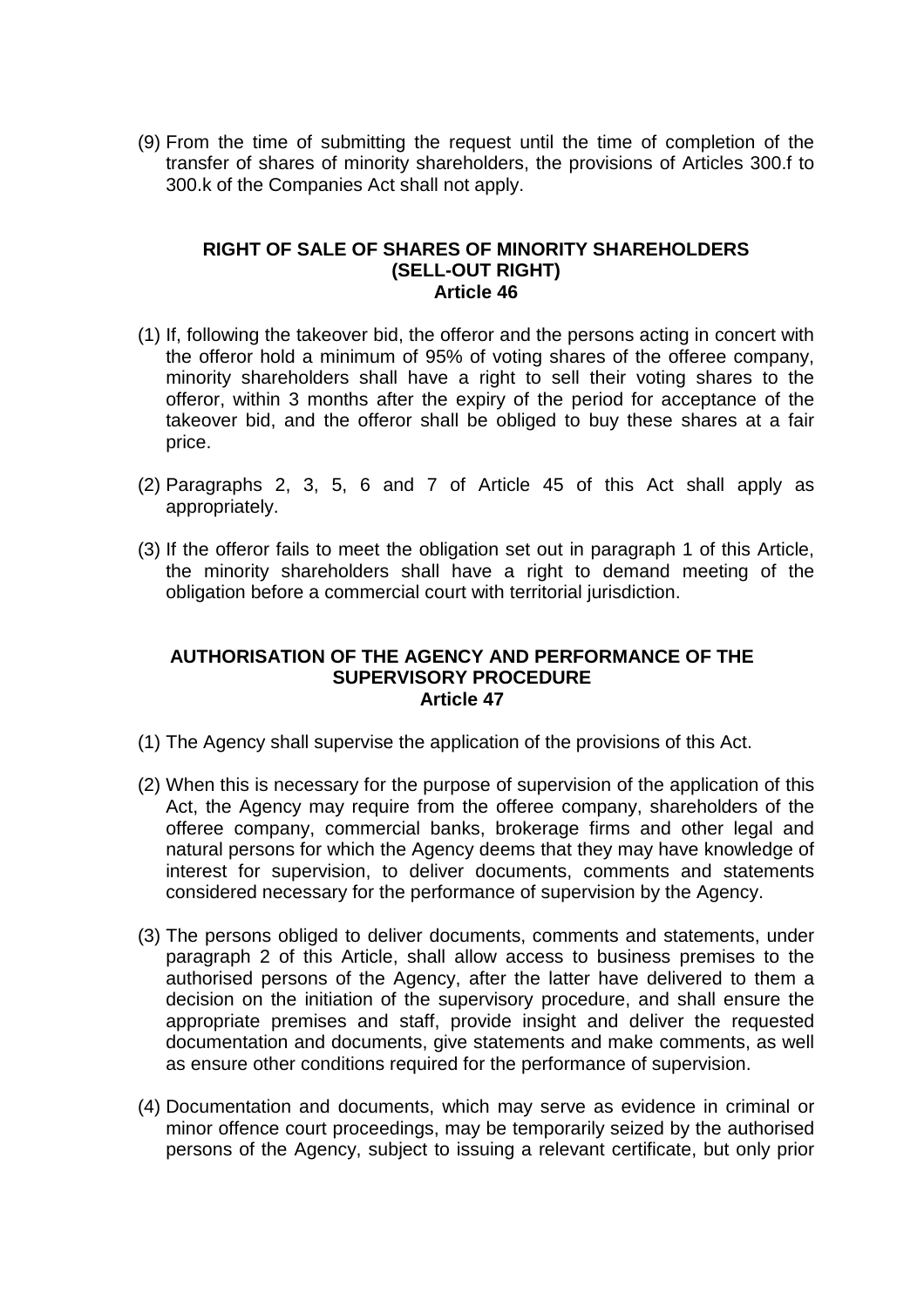to the initiation of the these proceedings, when they shall deliver them to the body competent for conducting of the proceedings.

- (5) After the performed supervision, the authorised persons of the Agency shall prepare the supervision findings, which they shall deliver to the person referred to in paragraph 3 of this Article. The person referred to in paragraph 3 of this Article shall have a right to appeal against the supervision findings to the Agency within 8 days following the date of receipt of the findings.
- (6) If the documents, comments and statements that are delivered to the Agency are written in a foreign language, their translation into the Croatian language by a certified court interpreter shall also be delivered.

#### **SUPERVISORY MEASURES Article 48**

- (1) Provided that irregularities and/or illegalities have been identified, the Agency shall instruct by a decision taking of actions which contribute to the establishment of legality, i.e. it shall impose a measure prescribed by this Act.
- (2) The Agency shall determine by its decision the time limit for submitting the evidence of the results of the actions taken.
- (3) Where irregularities and/or illegalities have been identified, the Agency shall:
	- 1. establish the existence of the obligation to announce a takeover bid and shall instruct taking of the actions for the purpose of announcing the takeover bid,
	- 2. instruct revision, supplementing or withdrawing of the takeover bid,
	- 3. request delivery or disclosure of additional data and/or information, comments, notifications or corrections concerning the takeover bid,
	- 4. declare the takeover bid invalid,
	- 5. instruct other measures necessary for the elimination of consequences of certain actions or failures to act,
	- 6. disclose all the measures taken and sanctions imposed with respect to the identified irregularities and/or illegalities.
- (4) The Agency shall communicate all the measures taken, as provided for in paragraph 3 of this Article, to the offeree company, to the shareholders through the offeree company, i.e. to the depository, stock exchange and regulated public market on which shares of the offeree company are admitted to trading.
- (5) If the offeror fails to act in accordance with the Agency's decision, referred to in paragraph 1 of this Article, the Agency may impose a new or the same measure by its new decision.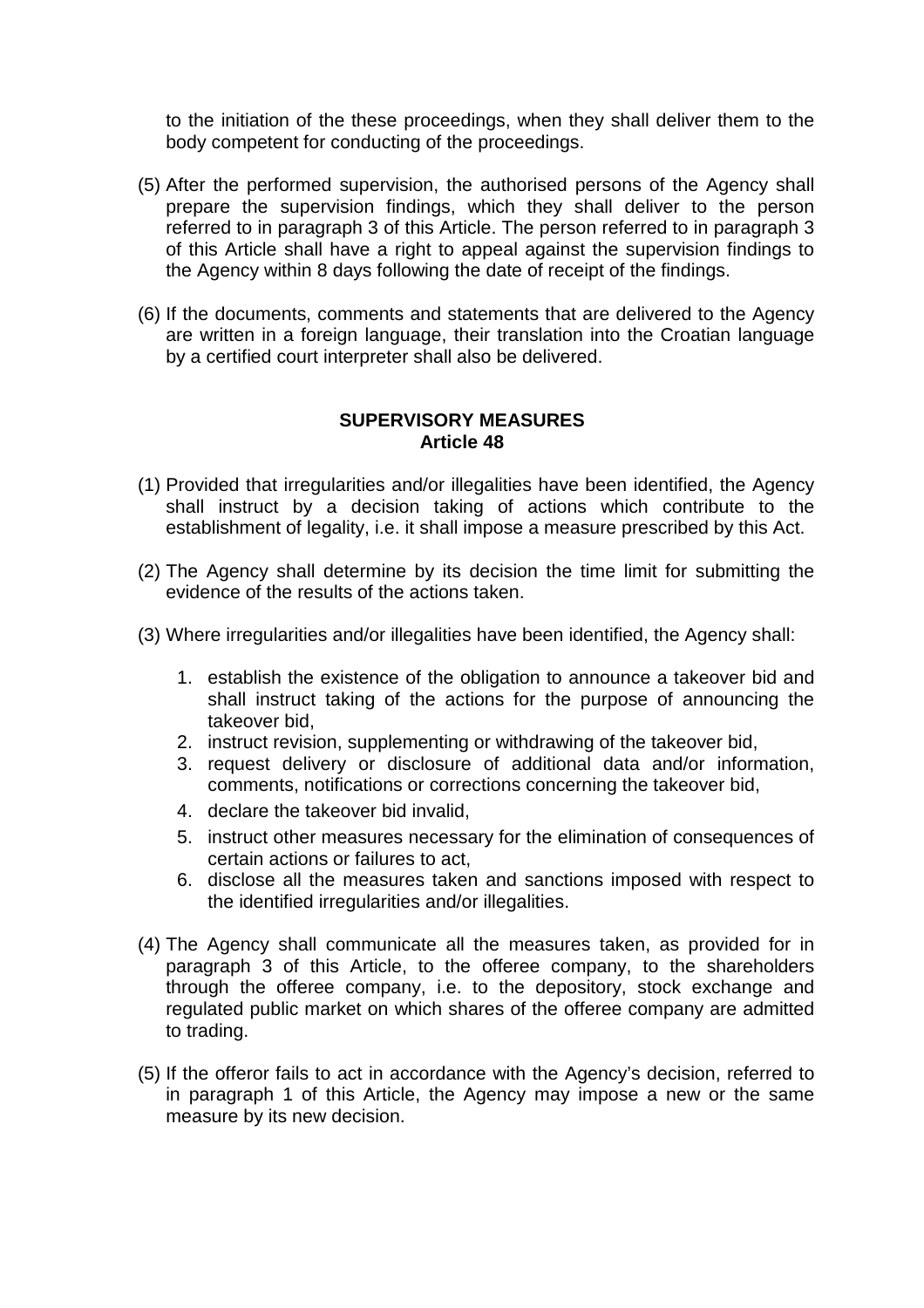Provided that the offeror has failed to announce the takeover bid, under the conditions and in a manner provided for in this Act, any shareholder of the offeree company may, through a commercial court with territorial jurisdiction, demand a mandatory conclusion of an agreement on shares sale, subject to the conditions according to which the takeover bid had to be announced.

#### **Article 50**

- (1) In the procedure before the Agency, the provisions of the General Administrative Procedure Act shall apply, unless otherwise provided for by this Act.
- (2) Deeds adopted by the Agency shall be final.

.

(3) A dissatisfied party may initiate administrative dispute against the Agency's deeds.

#### **COMMUNICATION AND DELIVERY Article 51**

Provided that, in accordance with the provisions of this Act, the Agency is obliged to communicate or deliver a certain decision to a person with a temporary residence or registered office abroad, it shall do so through a proxy of that person, who has a temporary residence or registered office in the Republic of Croatia. If a proxy has not been appointed, the decision shall be considered communicated and delivered by its publication in the Official Gazette.

#### **LIABILITY FOR DAMAGE Article 52**

The management board members and employees of the Agency shall not be held liable for the damage that occurs in the course of performance of their duties under this Act, unless it has been proven that they acted or failed to act deliberately or out of gross negligence.

#### **CO-OPERATION WITH OTHER SUPERVISORY AUTHORITIES Article 53**

- (1) The Agency and supervisory authorities of the Member States supervising the capital markets shall co-operate and exchange data, where this is required for the application of the provisions of this Act, or the appropriate legislation of the Member States, regulating the area of takeovers.
- (2) The Agency shall also co-operate with supervisory authorities of the non-Member States, under the conditions referred to in paragraph 1 of this Article.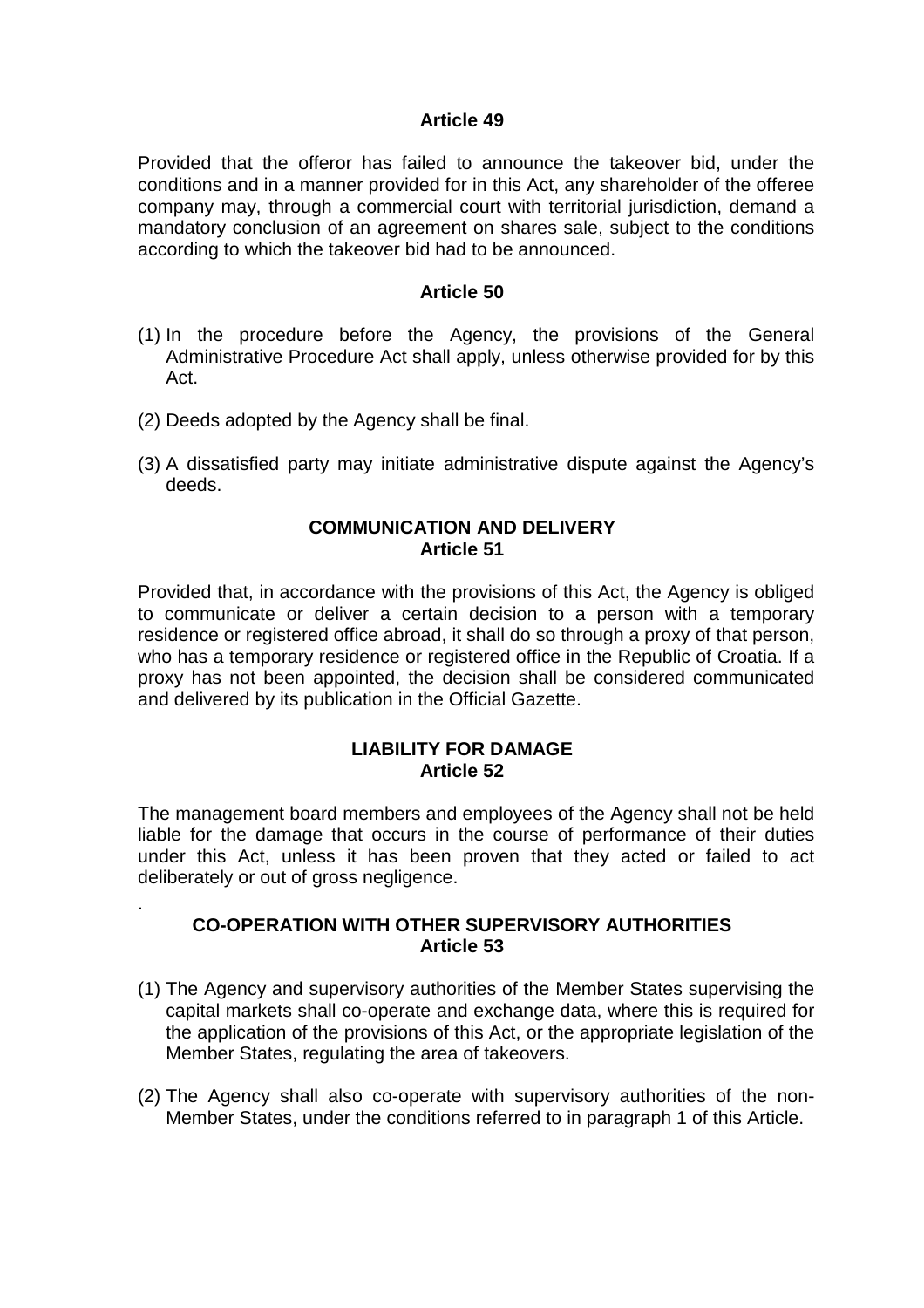#### **COMPETENCE AND APPLICABLE LAW Article 54**

The Agency shall be competent for the implementation of the provisions of this Act in the entirety, in all the cases when the offeree company has a registered office in the Republic of Croatia.

#### **Article 55**

The Agency shall be competent for the supervision of a takeover of an offeree company:

- 1. which has its registered office in the Republic of Croatia and its shares are admitted to trading on a regulated market in the Republic of Croatia,
- 2. which has its registered office outside the Republic of Croatia, in a Member State, and its shares are admitted to trading only on a regulated market in the Republic of Croatia,
- 3. which has its registered office outside the Republic of Croatia, in a Member State, and its shares are admitted to trading on regulated markets in several Member States in which an offeree company does not have its registered office, including the regulated markets in the Republic of Croatia, provided that the shares of the offeree company were first admitted to trading on a regulated market in the Republic of Croatia,
- 4. which has its registered office outside the Republic of Croatia, in a Member State, and its shares are admitted to trading on regulated markets in several Member States in which an offeree company does not have its registered office, including the regulated markets in the Republic of Croatia, provided that the Agency's competence has been designated in a manner set out in Article 56 of this Act,
- 5. The Agency shall be competent for supervision of a takeover of an offeree company, referred to in indent a), item 1, Article 2 of this Act, which has its registered office in the Republic of Croatia and its shares are not admitted to trading.

#### **Article 56**

- (1) The offeree company which has its registered office outside the Republic of Croatia, in a Member State, and whose shares are first admitted to trading on regulated markets within more than one Member State simultaneously, in which it does not have its registered office, including the regulated markets in the Republic of Croatia, shall notify each of these regulated markets and their supervisory authorities on the first day of trading which of the supervisory authorities of those Member States shall be the competent authority for supervising the takeover.
- (2) The regulated market in the Republic of Croatia on which shares of the offeree company are admitted to trading shall immediately publish on its website the notification, referred to in paragraph 1 of this Article.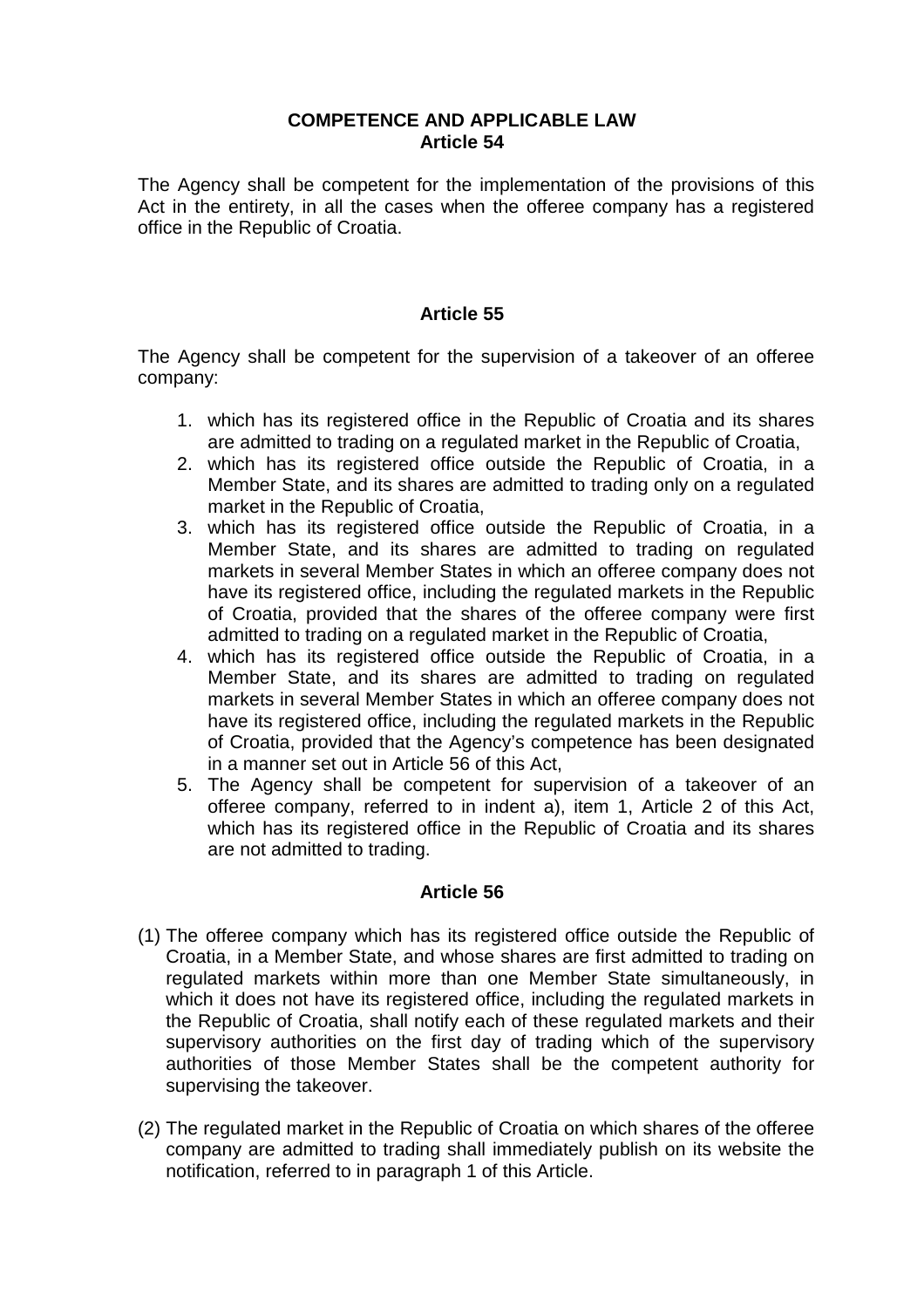(3) The offeree company shall immediately upon admission announce the notification, referred to in paragraph 1 of this Article, in a manner determined in Article 4 of this Act.

#### **Article 57**

- (1) When the Agency is competent for supervising the takeover procedure, in the cases referred to in items 1 and 5, Article 55 of this Act, it shall apply the provisions of this Act in the entirety.
- (2) When the Agency is competent for supervising the takeover procedure, in the cases referred to in items 2, 3 and 4, Article 55 of this Act, the Agency shall apply the provisions of this Act, except for the provisions relating to a determination of the percentage of voting rights, creation of the obligation to announce a takeover bid, exemptions from the obligation to announce a takeover bid, conditions under which the management and supervisory board of the offeree company may take measures which result in impeding or frustrating the takeover bid and notification of employees of the offeree company. Instead of these provisions the applicable law of a Member State in which the offeree company has its registered office shall apply.

#### **Article 58**

- (1) Where the competent authority of a Member State has approved the announcement of a bid for a takeover of an offeree company whose shares are admitted to trading on a regulated market in the Republic of Croatia, the takeover bid shall be recognised in the Republic of Croatia without an additional authorisation procedure.
- (2) The takeover bid, referred to in paragraph 1 of this Article, shall be announced in a manner set out in paragraph 1, Article 4 of this Act.
- (3) The Agency shall be authorised, prior to the announcement of the takeover bid, referred to in paragraph 1 of this Article, to require from the offeror to supplement the content of the takeover bid by the appropriate data relating to the instructions on the method and effects of share deposit.

#### **PENALTY PROVISIONS Article 59**

(1) A fine of HRK 200,000.00 to HRK 1,000,000.00 shall be imposed on a legal person, i.e. a fine of HRK 100,000.00 to HRK 500,000.00 shall be imposed on a natural person for a violation, in the following cases: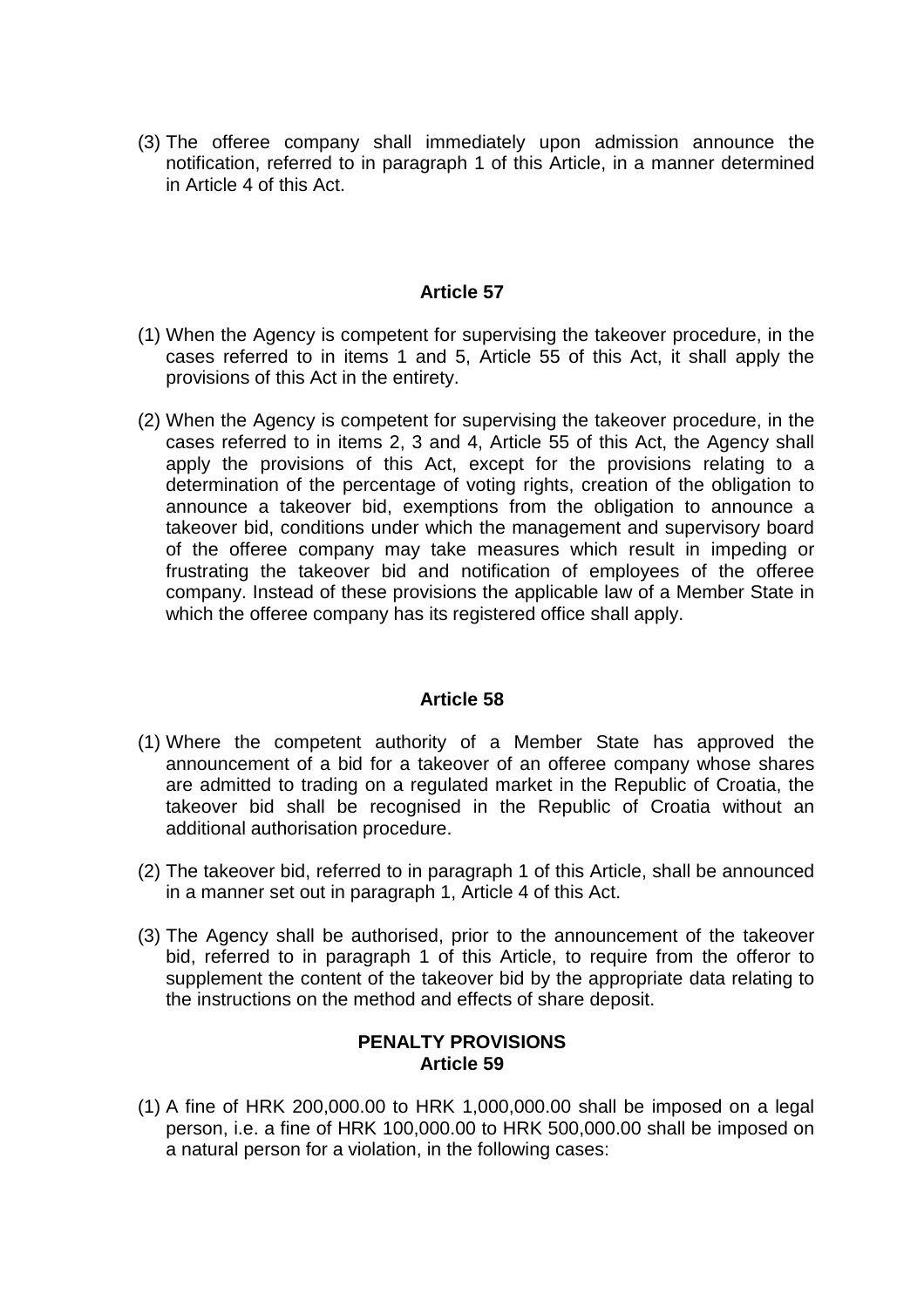- 1. if they, contrary to the provisions of paragraph 5, Article 9 of this Act, fail to immediately notify the Agency, the offeree company, the stock exchange and the regulated public market on which shares of the offeree company are admitted to trading of the creation of the obligation to announce the takeover bid, or fail to publish the same notification with no delay, in accordance with the provisions of Article 4 of this Act,
- 2. if they, contrary to the provisions of paragraph 2, Article 10 of this Act, fail to immediately notify the Agency, the offeree company, the stock exchange and the regulated public market on which shares of the offeree company are admitted to trading of the intention to announce a takeover bid, or fail to publish the same notification with no delay, in accordance with the provisions of 4 this Act,
- 3. if they, contrary to the provision of paragraph 1, Article 24 of this Act, fail to submit an application for the approval of the announcement of a takeover bid within 30 days following the date the obligation to announce the takeover bid has been incurred,
- 4. if they, contrary to the provisions of paragraph 1, Article 27 of this Act, fail to announce the takeover bid within 7 days following the date of receipt of the decision, referred to in paragraph 3, Article 24 of this Act.
- (2) A fine of HRK 100,000.00 to HRK 500,000.00 shall be imposed on a legal person, i.e. a fine of HRK 50,000.00 to HRK 200,000.00 shall be imposed on a natural person for a violation, in the following cases:
	- 1. if, contrary to the provisions of paragraph 1, Article 11 of this Act, the notifications, referred to in paragraph 5, Article 9 or paragraph 2, Article 10 of this Act do not contain the data referred to in items 1, 2, 3 and 4, paragraph 1, Article 22 of this Act,
	- 2. if they, contrary to the provisions of paragraph 2, Article 12 of this Act, upon the Agency's request, fail to deliver immediately to the Agency an explicit statement of a takeover intention,
	- 3. if they, contrary to the provisions of paragraph 1, Article 13 of this Act, make a bid or general bid to the shareholders of the offeree company, for the purpose of acquiring voting shares,
	- 4. if they, contrary to the provisions of paragraph 2, Article 13 of this Act, make a public or other invitation to bid addressed to the shareholders of the offeree company with a view to acquire the shares carrying voting rights,
	- 5. if they exercise a voting right attached to the acquired shares of the offeree company, contrary to the provisions of paragraph 3, Article 13 of this Act,
	- 6. if, contrary to the provisions of paragraph 1, Article 22 of this Act, a takeover bid does not contain all the data, referred to in that Article or if the data are false,
	- 7. if they, contrary to the provisions of paragraph 3, Article 27 of this Act, fail to deliver immediately to the offeree company, the stock exchange and the regulated public market on which shares of the offeree company are admitted to trading and to the depository a takeover bid or a revision of the takeover bid, upon the receipt of the Agency's decision, referred to in paragraph 3, Article 24 or paragraph 2, Article 29 of this Act,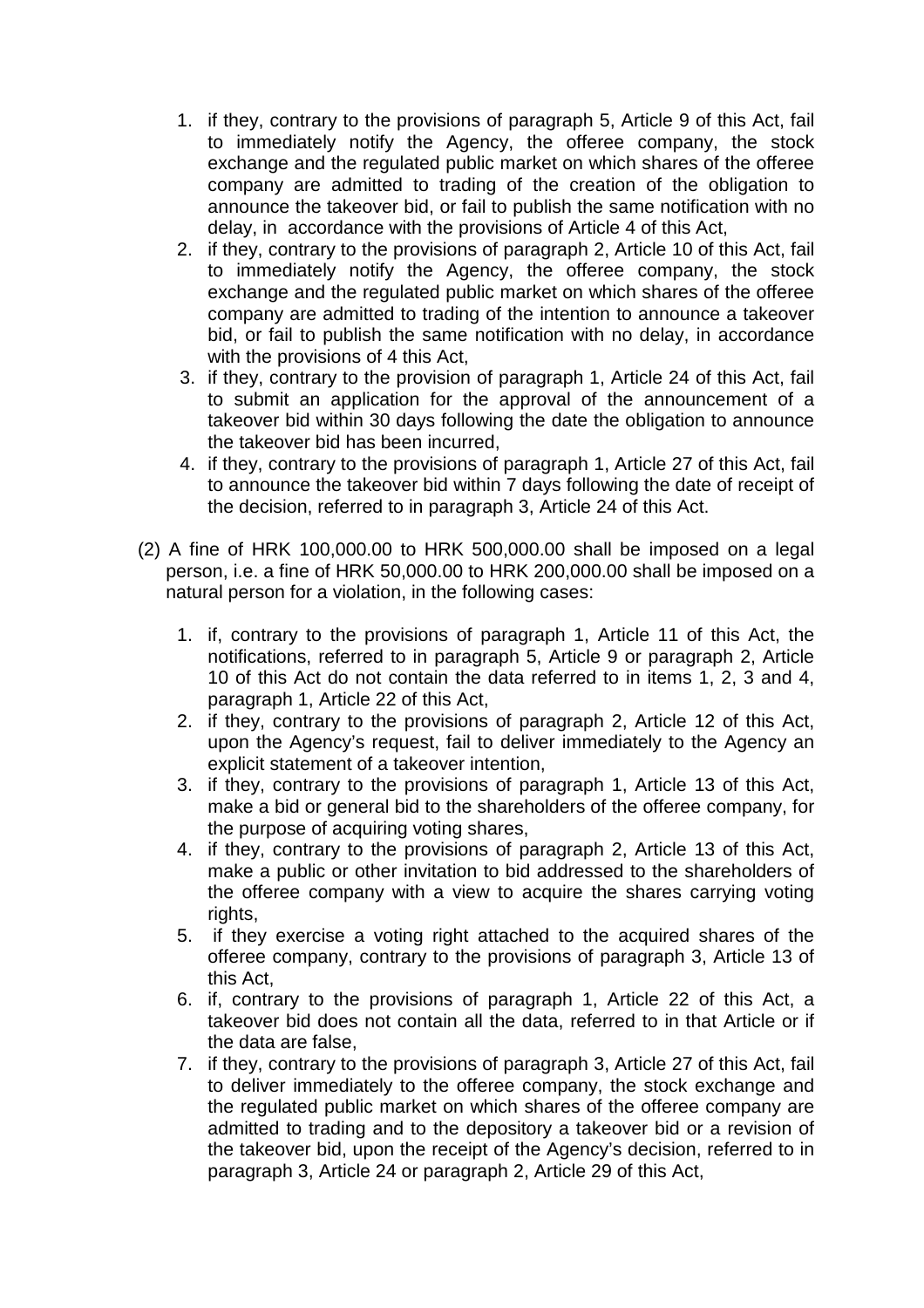- 8. if they, contrary to the provisions of paragraph 4, Article 27 of this Act, fail to notify immediately each shareholder of the content of the takeover bid or fail to provide, upon the shareholder's request, all the information at their disposal concerning the takeover bid,
- 9. if, contrary to the provisions of paragraphs 1 or 2, Article 40 of this Act, as of the time of conclusion of a legal transaction of acquisition of shares of the offeree company, which creates an obligation to announce a takeover bid, until the expiry of the period for acceptance of the bid, they acquire or dispose of, or undertake to acquire or dispose of the shares that are subject to a takeover bid,
- 10. if, contrary to the provisions of paragraph 1, Article 41 of this Act, within 7 days after the announcement of the takeover bid, they fail to disclose a substantiated opinion on the takeover bid, or if they disclose the opinion which does not contain the data prescribed by paragraph 1 of that Article,
- 11. if they, contrary to the provisions of paragraph 1, Article 42 of this Act, take actions, referred to in items 1 to 5 of that paragraph, without the approval of the general meeting,
- 12. if they, contrary to the provisions of paragraph 2, Article 42 of this Act, implement the decisions, referred to in paragraph 1, Article 42 of this Act, without the additional approval of the general meeting,
- 13. if they, contrary to the provisions of paragraph 2, Article 47 of this Act, fail to deliver documents, comments or statements, considered necessary by the Agency for performing supervision,
- 14. if they, contrary to the provisions of paragraph 3, Article 47 of this Act, fail to allow access to business premises, to ensure the appropriate premises and staff, to provide insight into the requested documentation and documents or fail to deliver them, fail to give statements or make comments, or fail to ensure other conditions necessary for performing supervision.
- (3) A fine of HRK 50,000.00 to HRK 200,000.00 shall be imposed on a legal person, i.e. a fine of HRK 20,000.00 to HRK 100,000.00 shall be imposed on a natural person in the following cases:
	- 1. if they, contrary to the provisions of paragraph 3, Article 11 of this Act, fail to notify the Agency or notify it with delay of the receipt and content of the received notification, referred to in paragraph 1, Article 11 of this Act, as well as of all the procedures or negotiations with the offeror or persons acting in concert with the offeror, or of the fact that such procedures and negotiations are not underway,
	- 2. if the offeree company, contrary to the provisions of paragraph 4, Article 11 of this Act, fails to immediately notify the representatives of employees or where there are no such representatives, employees themselves, of the content of the received notification, referred to in paragraph 1, Article 11 of this Act,
	- 3. if they fail, contrary to the provisions of paragraph 3, Article 12 of this Act, to immediately deliver, upon the Agency's request, an explicit statement of whether they are acquainted with the takeover intention,
	- 4. if they fail, contrary to the provisions of paragraph 4, Article12 of this Act, to immediately notify, in a manner referred to in Article 4 of this Act, or fail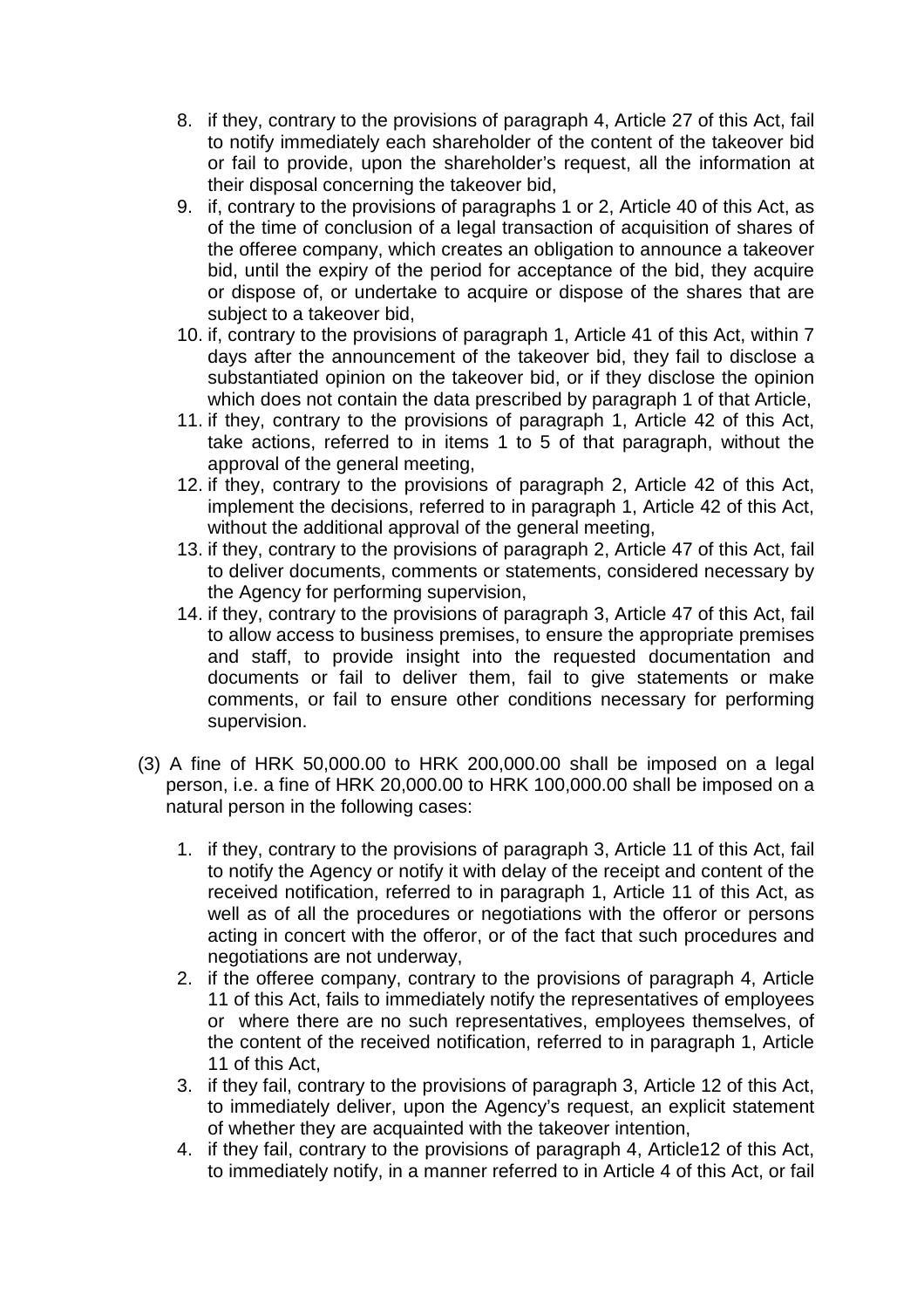to deliver to the stock exchange and the regulated public market on which shares of the offeree company are admitted to trading, the statement, referred to in paragraphs 2 and 3, Article 12 of this Act,

- 5. if they, contrary to the provisions of paragraph 1, Article 15 of this Act, fail to provide insight into the data relating to shareholders or shares of the offeree company,
- 6. if they, contrary to the provisions of paragraph 3, Article 30 of this Act, fail to immediately deliver the notification to the offeree company, the stock exchange and the regulated public market on which shares of the offeree company are admitted to trading and to the depository and fail to publish the same notification with no delay, in accordance with the provisions of Article 4 of this Act,
- 7. if they, contrary to the provisions of paragraph 3, Article 33 of this Act, relating to a withdrawal of the takeover bid, fail to notify the Agency, the stock exchange and the regulated public market on which shares of the offeree company are admitted to trading, the offeree company and the depository,
- 8. if they, contrary to the provisions of paragraph 4, Article 33 of this Act, fail to announce, within 7 days, the withdrawal of the takeover bid, referred to in paragraph 3, Article 33 of this Act,
- 9. if they, contrary to the provisions of paragraph 1, Article 39 of this Act, after the expiry of the deadline for payment of shares that are subject to a takeover bid, fail to immediately deliver the takeover report to the Agency, the offeree company, the stock exchange and the regulated public market on which shares of the offeree company are admitted to trading and if they fail to publish it within 7 days, in accordance with Article 4 of this Act,
- 10. if they, contrary to the provisions of paragraph 4, Article 39 of this Act, within 7 days following the date of receipt of the notification referred to in paragraph 3 of the same Article, fail to publish a notice on the failure of the takeover bid, in accordance with the provisions of Article 4 of this Act,
- 11. if they, contrary to the provisions of paragraph 2, Article 41 of this Act, prior to the disclosure of the opinion, fail to present that opinion, in a timely manner, to the representatives of the employees, or where there are no such representatives, the employees themselves,
- 12. if they, contrary to the provisions of paragraph 3, Article 41 of this Act, fail to enclose with their opinion at disclosure, the received opinion of the representatives of employees.
- 13. if they, contrary to the provisions of paragraph 5, Article 41 of this Act, fail to immediately deliver the opinion on the takeover bid to the Agency, the stock exchange and the regulated public market on which shares of the offeree company are admitted to trading, no later than on the same day when they give publication orders to the publishers,
- 14. if they, contrary to the provisions of paragraph 2, Article 43 of this Act, fail to notify the Agency and the supervisory authorities of the Member States in which the shares of the offeree company are admitted to trading on a regulated market of the fact that the offeree company has adopted or deleted a provision of the articles of association, in accordance with paragraph 1 of that Article,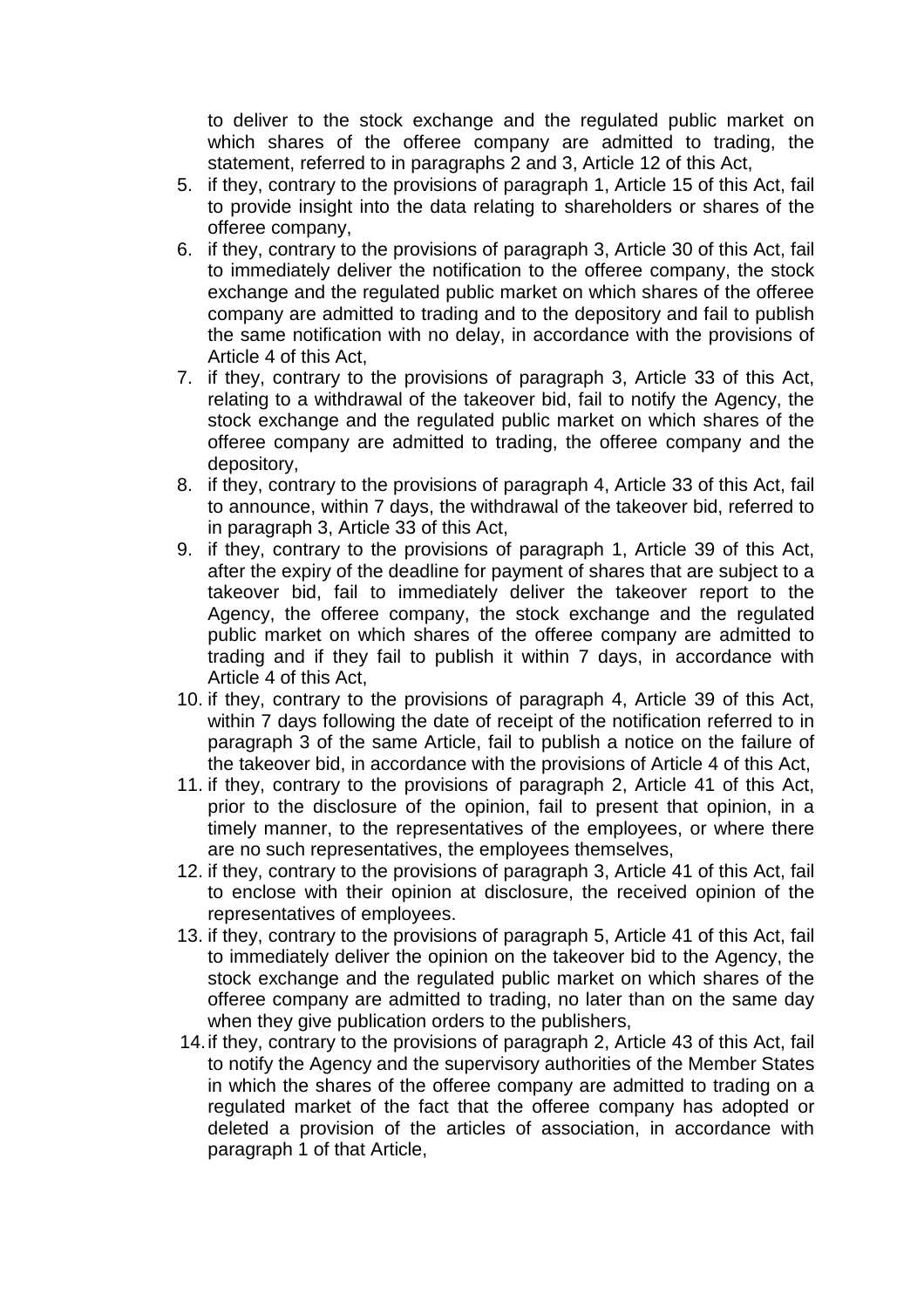- 15. if they, contrary to the provisions of paragraph 4, Article 45 of this Act, fail to notify of the request the minority shareholders, the offeree company, and the stock exchange or the regulated public market on which shares of the offeree company are admitted to trading and the Agency, or if they fail to publish the notification with no delay.
- (4) The responsible persons in a legal person shall also be fined from HRK 10,000.00 to HRK 50,000.00 for a violation referred to in paragraphs 1, 2, 3 and 4 of this Article.

#### **STATUTE OF LIMITATION Article 60**

- (1) The minor offence court proceedings for the violations under this Act may not be initiated after the expiry of a period of three years following the date when the violation was committed.
- (2) The statute of limitations shall, in any case, become effective after the expiry of a period of six years following the date when the violation was committed.
- (3) The imposed sanctions may not be carried out after the lapse of a period of five years following the date of finality of the decision on the violation.

#### **TRANSITIONAL AND FINAL PROVISIONS Article 61**

- (1) The administrative procedures of the takeover of public joint stock companies, on the basis of the application for the approval of the announcement of a takeover bid, initiated prior to the entry into force of this Act, shall be completed in accordance with the provisions of the Act on the Takeover of Joint Stock Companies (Official Gazette 84/02, 87/02 and 120/02).
- (2) The persons for whom the obligation to announce a takeover bid has been incurred in accordance with the provisions of the Act on the Takeover of Joint Stock Companies (Official Gazette 84/02, 87/02 and 120/02) and who have not submitted an application for the approval of the announcement of a takeover bid as at the date of entry into force of this Act, shall be obliged to meet the obligation incurred in accordance with the provisions of this Act.
- (3) The provisions of this Act shall apply as appropriately to the shareholders of a joint stock company which became an offeree company following the entry into force of this Act, holding 25% to 75% of the voting shares in the company at the time the company became the offeree company, which had been acquired before the joint stock company became the offeree company.